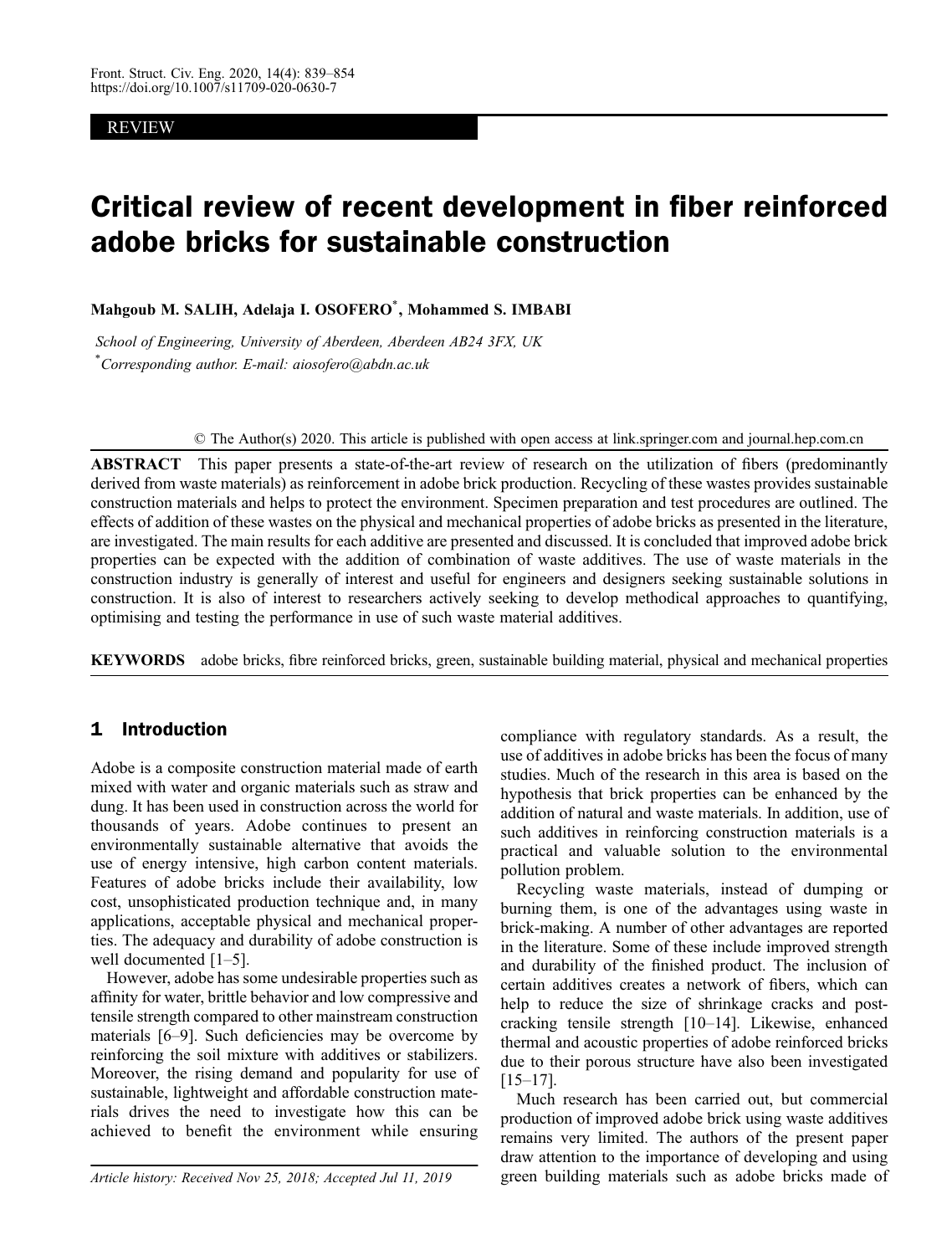readily available local materials. The use of energyintensive, high carbon content, and very often expensive construction materials can be avoided, for example in the housing sectors worldwide especially in developing countries, where the use of adobe has withstood the test of time.

A wide variety of clay compositions and preparation methods have been used in previous studies to improve the performance of adobe bricks by selectively incorporating waste materials in its production. There is thus a need for production methodology and characterization of raw materials use, including recycled waste additives, and the method of production to be investigated and documented in some detail. The primary objective of the present paper is to assess and present the information that is reported in the literature, to encourage brick makers and researchers to better evaluate the potential for producing improved adobe bricks from selected, widely available waste materials. This study contribute to solving the problem of housing shortage by providing affordable building materials, and relevant to all with an interest in sustainable, affordable construction material development.

## 2 Previous reviews on utilization of waste additives in adobe bricks production

Over the years, many review papers have been carried out that looked at incorporating different kinds of agricultural and industrial wastes in adobe brick making. Four studies of note are highlighted in this section [\[18](#page-12-0)–[21\]](#page-12-0).

Bahobail [\[18\]](#page-12-0) reviewed mud additives that are used in different regions of the world and their effect on adobe brick making and performance. This study presents information about additive addition in improving soil mixture. However, precise details about sample preparation and soil characterization were missing.

Raut et al. [\[19](#page-12-0)] investigated recycling of several industrial and agricultural solid wastes in the development of sustainable waste-modified adobe bricks. Size of sample, shaping methods and curing process and tests conducted were discussed. However, the study was limited because the effect of percentage of additive on water absorption (WA) and the compressive strength (CS) of the modified bricks were not presented.

Dondi et al. [[20](#page-12-0),[21](#page-12-0)] studied the utilization of different waste additives in adobe brick production. Additive content, shaping technique and chemical composition, for each additive, were outlined. In addition, the influence of each additive on linear shrinkage (LS), WA, bending strength (BS), and CS were determined. This study was published in two parts and is one of the early attempts to discuss the recycling of industrial wastes in brick production. Some of this work is mentioned in Refs. [\[18](#page-12-0)–[21](#page-12-0)] but is discussed here in greater detail.

Table 1 lists the full body of literature reviewed in this

study, summarizing the types and percentages of additives used, together with the origin /location and publication date of the study. 22 different additives are discussed, based on 45 literature studies from the past 15 years. It is important to note that in most cases the additives used were locally available, inexpensive (or even free), and recycled. This explains their variety, they were thus chosen not only for their composition or properties but more for their abundance.

It can be seen from Table 1 that some additives were only partially investigated. Wool fiber, for example, was the only animal fiber reported in the literature to date, as indicated in Table 1 [[23](#page-12-0),[31](#page-12-0)]. Moreover, animal fiber such as chicken feather is inexpensive, lightweight, and continuously renewable with excellent compressibility and resilience. It is a global waste product and has good thermal insulation properties [[67](#page-13-0)]. Due to its desirable characteristics, a number of studies looked at the use of fiber from chicken feather in many potential industrial applications such as in textile industry [\[68\]](#page-13-0), bioplastics [[69](#page-13-0)] and wastewater treatment [\[70\]](#page-14-0). However, none have focused on reinforcing adobe bricks with this additive. Research and development trials, to reinforce adobe bricks with chicken feather, are being carried out by the authors and will be reported in the near future.

Another interesting additive presented in Table 1 is sugarcane bagasse. According to Sun et al. [\[71\]](#page-14-0), the annual production of sugarcane bagasse globally is over 54 million tons. This large amount of sugarcane bagasse, a commonly found waste product in some parts of the world, creates several environmental problems such as land contamination, dust, and air pollution [\[72\]](#page-14-0). Sugarcane bagasse has been used in applications ranging from animal feed to paper production [[73](#page-14-0)]. However, due to the low volume usage of these industries, the reduction in the quantity of bagasse waste used is small. Sugarcane bagasse is mainly composed of crystalline silica particles and could be used as a filler in clay brick [[33](#page-12-0),[46](#page-13-0),[47](#page-13-0),[61](#page-13-0),[64](#page-13-0)]. Studies on the use of sugarcane bagasse in adobe brick production are limited. More comprehensive and detailed research on adobe brick reinforced with sugarcane bagasse is therefore indicated.

Use of chicken feather and sugarcane bagasse have thus been selected for further study by the authors because of their availability across the world, their low cost along with superior properties such as density and strength.

## 3 Review of developments in reinforced adobe bricks

#### 3.1 Soil characterization

The chemical analysis of soil without additives must be considered as the chemical composition of soil has significant effect on its physical and mechanical properties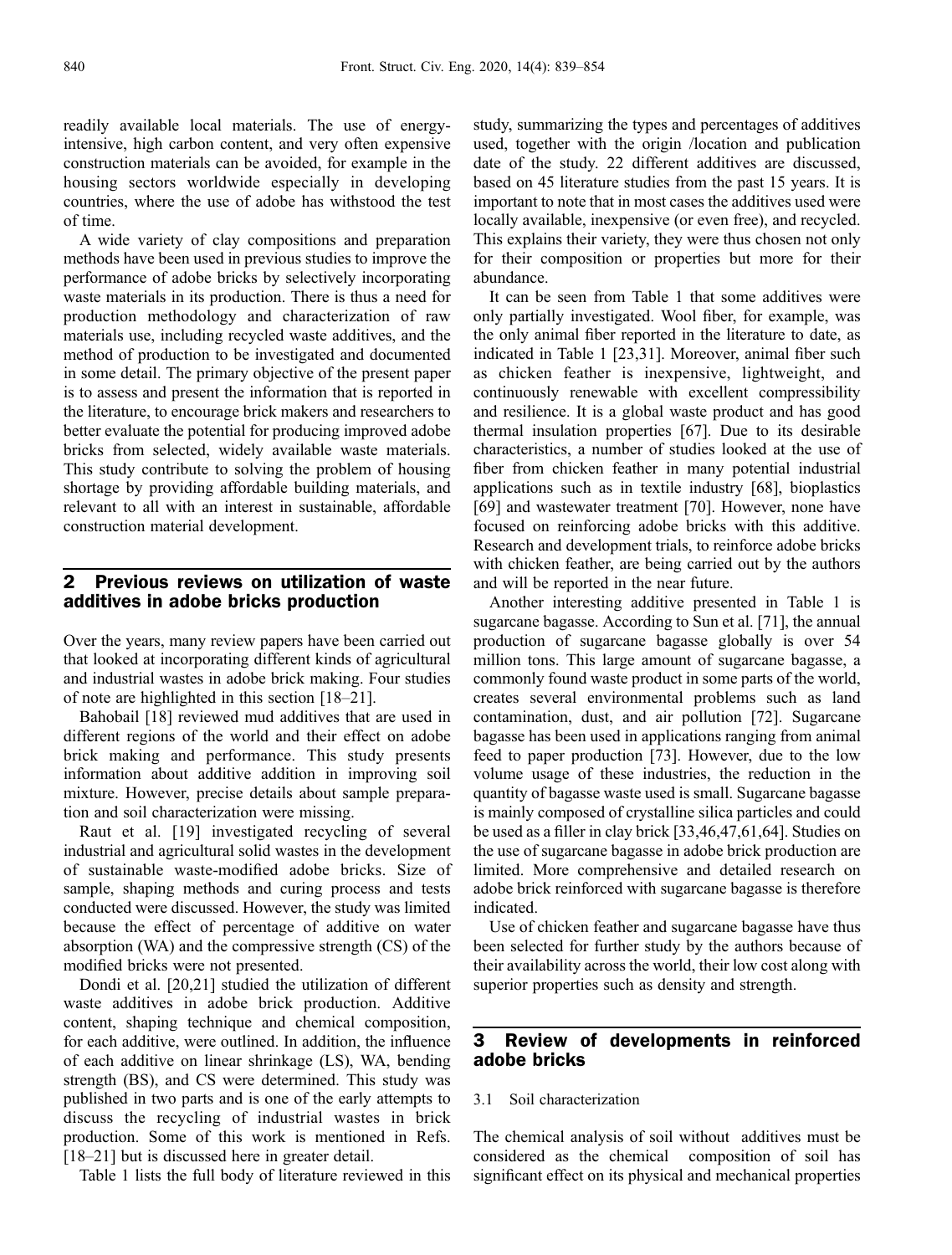| ref. no. | Encludio Teviewed on types of floor additives investigated<br>additive (wt% age used)                                                    | location      | date |
|----------|------------------------------------------------------------------------------------------------------------------------------------------|---------------|------|
| $[22]$   | waste tea $(0\% - 5\%)$                                                                                                                  | Turkey        | 2006 |
| $[23]$   | sheep's wool $(0.25\% - 0.5\%)$                                                                                                          | UK            | 2010 |
| $[24]$   | polypropylene fibers $(0.2\% - 1.0\%)$                                                                                                   | <b>USA</b>    | 2016 |
| $[25]$   | lime-activated ground granulated blastfurnace sag $(0\% - 1.3\%)$ and Portland<br>cement $(0\% - 1.3\%)$                                 | UK            | 2009 |
| $[26]$   | hemp fiber $(0\% - 15\%)$                                                                                                                | Romania       | 2016 |
| $[27]$   | lime $(0\% - 20\%)$                                                                                                                      | UK            | 2008 |
| $[28]$   | sisal fibers 0.5%                                                                                                                        | France        | 2004 |
| $[29]$   | oil palm fiber $(0.25\% - 1\%)$                                                                                                          | Malaysia      | 2017 |
| $[30]$   | polypropylene fibers $(0.2\% - 1.0\%)$                                                                                                   | <b>USA</b>    | 2015 |
| $[31]$   | wool fibers $(2\% - 3\%)$                                                                                                                | Italy         | 2012 |
| $[32]$   | pineapple leaves $(0.25\% - 0.75\%)$ and oil palm fruit bunch $(0.25\% - 0.75\%)$                                                        | Malaysia      | 2011 |
| $[33]$   | coconut (1%), bagasse (1%), and oil palm fibers (1%)                                                                                     | UK            | 2015 |
| $[34]$   | ground granulated blastfurnace slag (1.5%-3%) and alkaline (lime) (1.5%-3%)                                                              | UK            | 2009 |
| $[35]$   | natural vernacular fibers of Grewia optivia $(0.5\% - 2\%)$ and Pinus roxburghii<br>$(0.5\% - 2\%)$                                      | India         | 2015 |
| $[36]$   | Grewia optivia (0%-2%) and Pinus roxburghii (0%-2%)                                                                                      | India         | 2016 |
| $[37]$   | straw fiber $(0\% - 0.33\%)$                                                                                                             | Italy         | 2011 |
| $[38]$   | banana fibers (0%-5%)                                                                                                                    | <b>USA</b>    | 2016 |
| $[39]$   | Hibiscus cannabinus fibers (0%-0.8%)                                                                                                     | France        | 2014 |
| $[40]$   | rice husk ash $(0\% - 10\%)$                                                                                                             | Indonesia     | 2011 |
| $[41]$   | straw fibers $(0.5\% - 3\%)$                                                                                                             | Italy         | 2015 |
| $[42]$   | plastic-fiber $(0.1\% - 0.2\%)$                                                                                                          | India         | 2015 |
| $[43]$   | quicklime (0%-30%) and portland cement (0%-15%)                                                                                          | Egypt         | 2013 |
| $[44]$   | sawdust (2.5%-5%)                                                                                                                        | Romania       | 2014 |
| $[45]$   | straw $(25\% - 33.3\%)$                                                                                                                  | Spain         | 2011 |
| $[46]$   | sugarcane bagasse $(2\% - 6\%)$                                                                                                          | <b>Brazil</b> | 2015 |
| $[47]$   | sugarcane bagasse ash (0%-50%)                                                                                                           | Thailand      | 2013 |
| $[48]$   | date palm fibers $(0\% - 0.2\%)$                                                                                                         | Algeria       | 2014 |
| $[49]$   | plastic fiber (0.1%), straw (2%), and polystyrene fiber (0.5%)                                                                           | Turkey        | 2005 |
| $[50]$   | wheat straw fibers $(1\% - 3\%)$                                                                                                         | Egypt         | 2015 |
| $[51]$   | date palm fiber $(0.05\% - 0.2\%)$                                                                                                       | Algeria       | 2016 |
| $[52]$   | straw fibers $(0\% - 0.75\%)$                                                                                                            | Italy         | 2010 |
| $[53]$   | hemp and flax fibers $(0\% - 3\%)$                                                                                                       | Austria       | 2016 |
| $[54]$   | wheat straw fibers $(0.89\% - 3.84\%)$                                                                                                   | Turkey        | 2008 |
| $[55]$   | brick dust waste $(5\% - 20\%)$                                                                                                          | UK            | 2014 |
| [56]     | wood cutting wastes $(4%)$                                                                                                               | Mexico        | 2016 |
| $[57]$   | plastic fiber (0.2%), straw (2%), and polystyrene fabric (0.6%)                                                                          | Turkey        | 2009 |
| $[58]$   | straw $(1\%)$ and fly ash $(10\%)$                                                                                                       | Turkey        | 2011 |
| $[59]$   | sugarcane fiber $(0\% - 3\%)$                                                                                                            | <b>USA</b>    | 2016 |
| [60]     | lime $(0\% - 12\%)$                                                                                                                      | Burkina Faso  | 2008 |
| [61]     | coconut (0.25%-1%), oil palm (0.25%-1%), and bagasse (0.25%-1%)                                                                          | UK            | 2015 |
| $[62]$   | corn plant (1%-3%), fescue (1%-3%), straw (1%-3%), grounded olive stones<br>$(1\% - 3\%)$ , rubber crumbs and polyurethane $(1\% - 3\%)$ | Spain         | 2016 |
| $[63]$   | plastic fibers $(0.2\%)$                                                                                                                 | Turkey        | 2007 |

Table 1 Literature reviewed on types of fiber additives investigated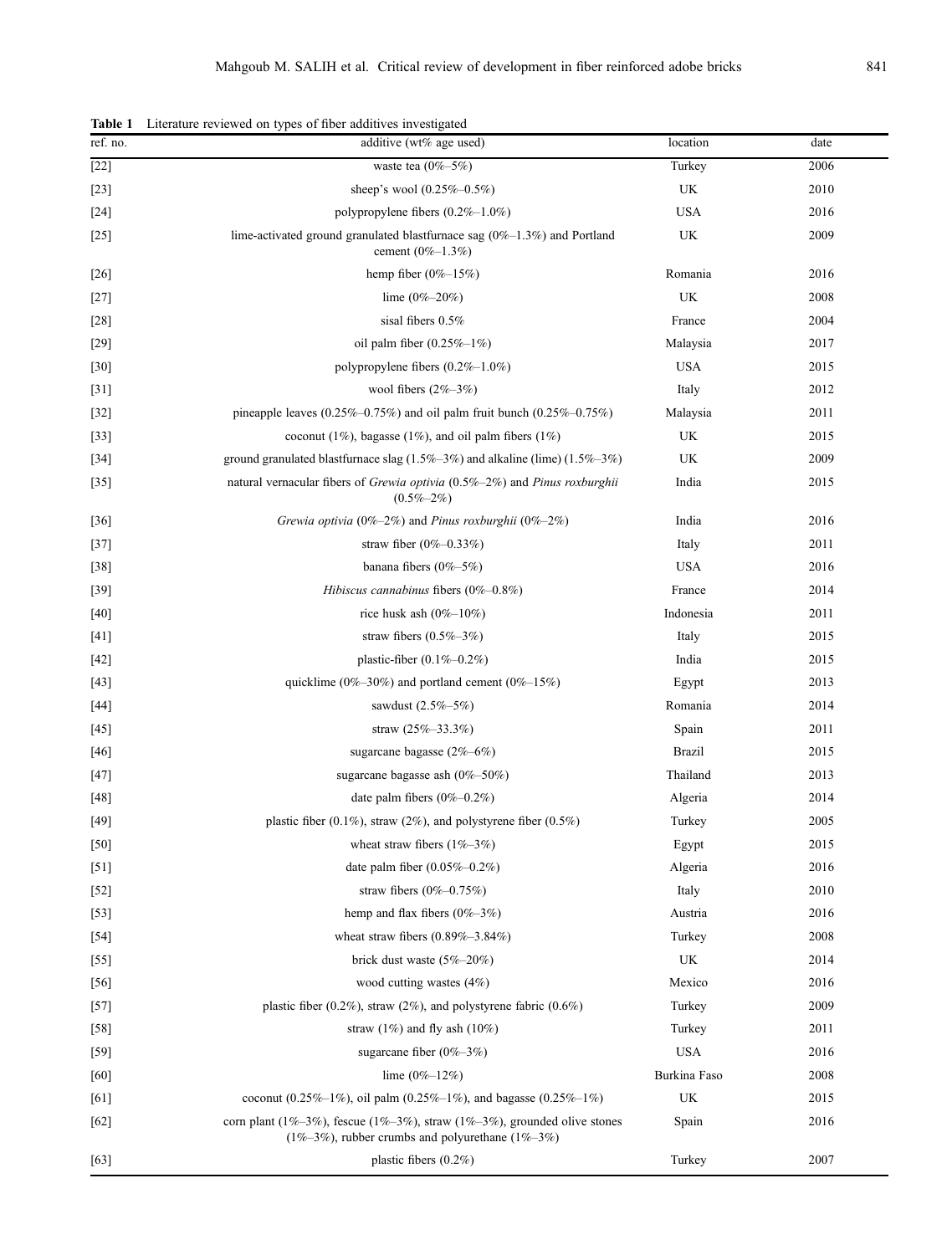|          |                                                         |               | (Continued) |
|----------|---------------------------------------------------------|---------------|-------------|
| ref. no. | additive ( $wt\%$ age used)                             | location      | date        |
| [64]     | sugarcane bagasse ash $(0\% - 8\%)$                     | <b>Brazil</b> | 2012        |
| [65]     | lime-activated ground $(1.5\% - 2.6\%)$                 | UK            | 2009        |
| [66]     | Pinus roxburghii (0.5%-2%) and Grewia optivia (0.5%-2%) | India         | 2015        |

[\[74,75\]](#page-14-0). Therefore, this must be established so that the effect of additives can be properly studied. Based on X-ray diffraction (XRD) results obtained from the reviewed papers [[22,23](#page-12-0),[26](#page-12-0)–[28](#page-12-0),[33,34](#page-12-0),[39,40](#page-13-0),[47,48,51,55,57](#page-13-0),[58,60](#page-13-0),[63](#page-13-0)– [65\]](#page-13-0), the chemical properties of the soil used in the papers that were considered in Table 1 are summarized in Fig. 1.

XRD analysis shows that there are four main chemical components. The most abundant component is silica  $(SiO<sub>2</sub>)$  which typically ranges from 50% to 60% by weight (Fig. 1). The porosity of adobe is strongly related to the silica content in the mix. The next most abundant component is alumina  $(A<sub>1</sub>, O<sub>3</sub>)$ . At constant pH, strength increases with alumina content, which typically averages at about 10% by weight of the soil composition. Its presence is thought to contribute to improved quality of adobe bricks (Fig. 1).

Another important component observed is ferric oxide  $(Fe<sub>2</sub>O<sub>3</sub>)$ , which may often be the cause of efflorescence in adobe. As a result, it is considered good practice to keep the ferric oxide content at less than 10% by weight (Fig. 1). Lastly, the concentration of lime (CaO) can be up to 10% by weight (Fig. 1). Mechanical strength increases with increasing interaction between lime and silica. However, if free lime does not bond with silica, expansion in bricks due to moisture absorption may be developed, which will eventually lead to cracks and failure [\[74\]](#page-14-0).

It should be noted that most of the papers considered by this work have used soil with acceptable chemical composition by brick manufacturers. Nevertheless, few papers presented low  $SiO<sub>2</sub>$  content such as [[27,33,](#page-12-0)[51,61\]](#page-13-0) and other showed high concentration of CaO [[27,](#page-12-0)[51](#page-13-0)].

When adobe bricks are reinforced with lime [\[27\]](#page-12-0); coconut [[33](#page-12-0),[61](#page-13-0)] or date palm [[51](#page-13-0)], exhibit problems related to porosity and strength that are expected in the manufacture of adobe bricks from one of these additives at industrial scale.

The chemical composition of soils reported in the literature is shown in Fig. 1, highlighting similarities and differences. The chemical composition of the additives used can vary significantly due to different origins and treatment process of such additives. It is not possible to quantify the chemical composition of every additive because of variability source: this aspect will be the subject of a separate, future investigation.

Particle size (PS) distribution is carried out by shaking the soil samples in a set of descending opening size sieves, and measurement of the cumulative percentage amounts passing through each sieve size [[38\]](#page-13-0). Different soil components will have a significant influence on the binding force, and therefore also on the tensile and compressive strength of adobe bricks [[53](#page-13-0)]. The PS of the soils reported in the literature are presented in Fig. 2.

According to the literature, the following ranges are suitable for earth construction: less than 10% of gravel (grain diameter  $d_g > 2.0$  mm); 40%–70% of sand (0.063)  $\text{mm} < d_{\text{g}} < 2.0$  mm); 10%–30% of silt (0.002 mm  $< d_{\text{g}} <$ 0.063 mm) and less than 40% of clay  $(d_g < 0.002$  mm) [[26](#page-12-0),[30](#page-12-0),[33](#page-12-0),[36](#page-12-0)–[38,40](#page-13-0)–[42,49](#page-13-0)–[54,58,61,63,64\]](#page-13-0).

#### 3.2 Sample preparation

Sample preparation methods can define the physical,



Fig. 1 Chemical analysis of the soil types reviewed in the literature.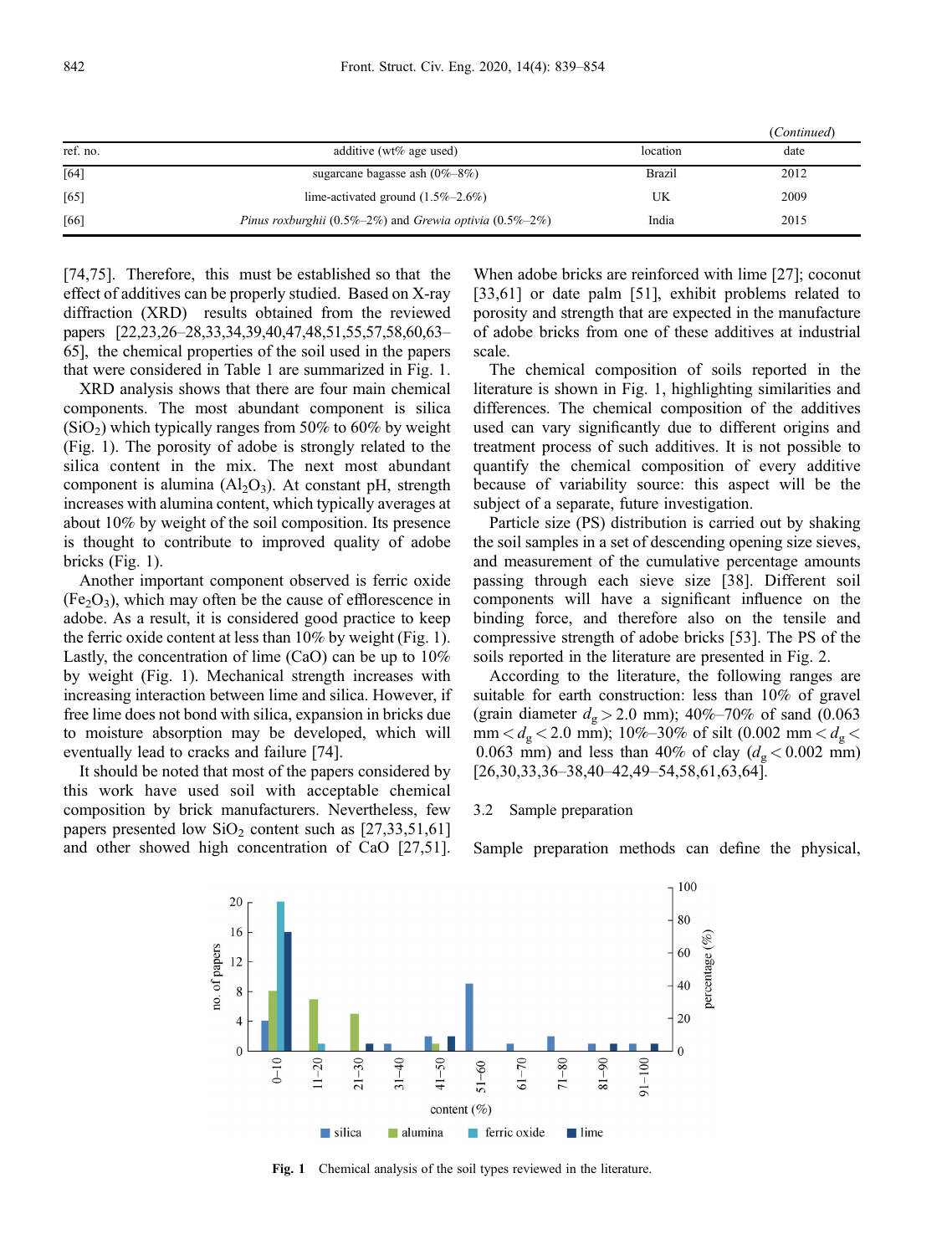

Fig. 2 PS distribution of the soil types reviewed in the literature.

mechanical and thermal properties of adobe bricks. For industrial applications, authors are required to state clearly how samples are developed. A review of literature shows that several adobe-making methodologies were used in the papers that were considered by this work as presented in Fig. 3.

Adobe bricks are generally made from soil, water, and additives. All materials are mixed and sufficient amount of water is added to the mixture for workability purposes. The amount of water is a main factor that can affect the shaping and the drying of the finished bricks, before the clay mixture is shaped using one of the following shaping techniques: pressing, extrusion or molding. The technique chosen for brick shaping, influences the required amount of mixing water to achieve optimum plasticity. Adobe brick manufacture by extrusion generally uses an Archimedes auger. This method is preferred as it delivers lower overall production cost [[74](#page-14-0)].

It should be noted that the pressing force was not reported in studies that employed the pressing method [[25,27,32](#page-12-0)–[34](#page-12-0)[,42,50,64](#page-13-0)], except for Refs.[[30](#page-12-0)[,51\]](#page-13-0). For samples made by molding [\[23,24](#page-12-0)[,65,66\]](#page-13-0), information about the molding method is not fully described, and less so with the extrusion method [\[22](#page-12-0)[,55\]](#page-13-0). For example, pressure data for bricks made by molding is not given although this information is valuable to upscale results to commercial level. This is also important for the brick manufacturer since the volume of mixing water required depends on this pressure.

Finally, the shaped samples are dried at ambient laboratory conditions, and/or in an oven. The drying process can affect the size and volume of the finished product. Uncontrolled dry conditions may produce cracks, deformation on adobe bricks, and/or efflorescence due to the soluble salts contained. Gentle drying at ambient in the laboratory is the most commonly used drying method



Fig. 3 Brick production methodologies reviewed in the literature.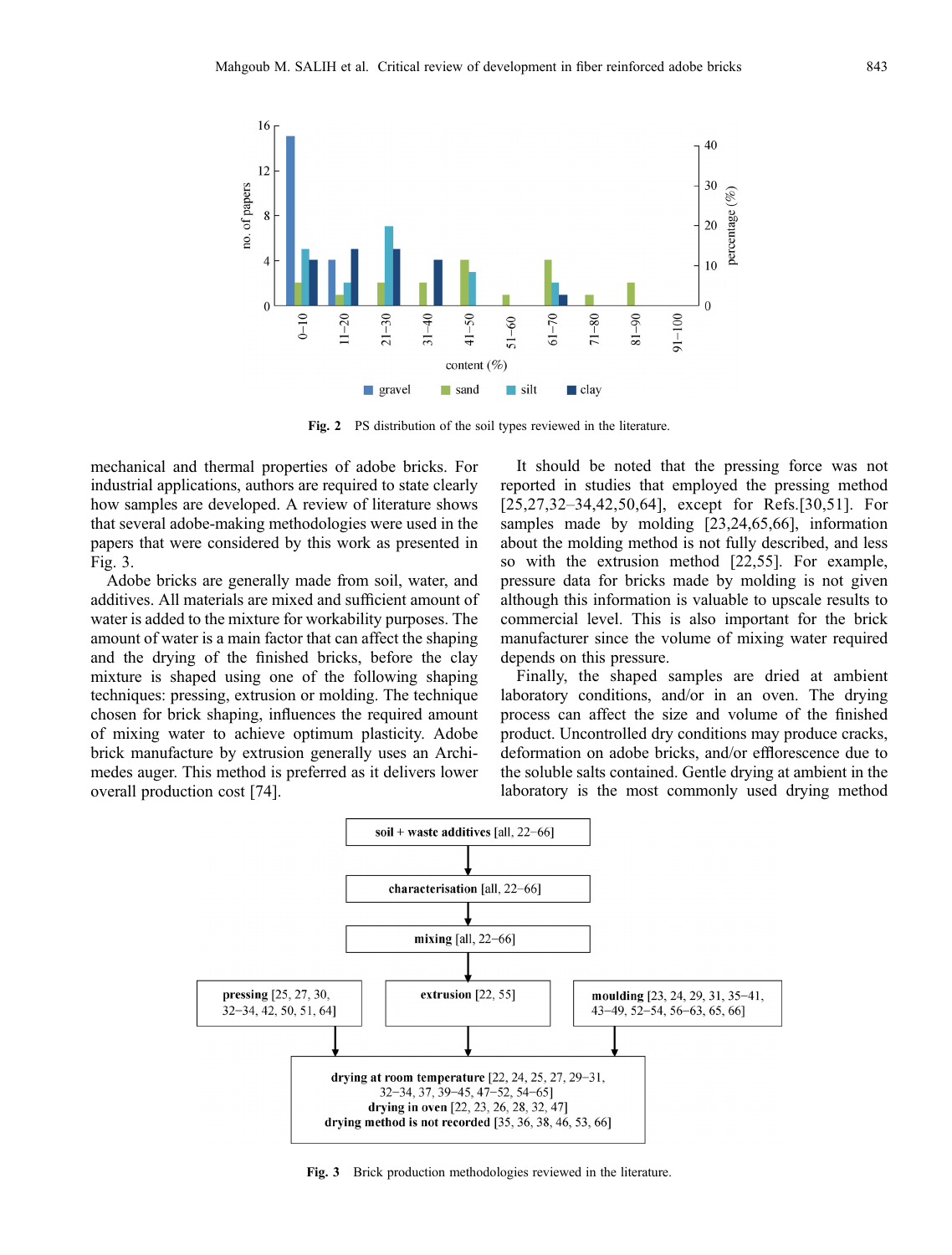[\[24,25,27,29](#page-12-0)–[31,33,34](#page-12-0)[,37,39](#page-13-0)–[45,47](#page-13-0)–[52,54](#page-13-0)–[65](#page-13-0)] with the temperature ranging between 20°C to 35°C until constant weight is achieved. However, Refs. [[23](#page-12-0),[26,28,32](#page-12-0)] used oven for drying at temperature reaching up to 105°C. Some researcher used both natural drying and electronic oven [\[22,32,](#page-12-0)[47\]](#page-13-0), while few researchers did not report their drying methods [[38](#page-13-0),[53](#page-13-0)]. Drying time and temperature are key factors to retain the resistance of the brick and avoid cracks or fractures.

It is notable that the practice in many countries is for adobe bricks to be mixed, cast or molded, dried and stored outdoors, where the process would be influenced by outdoor air relative humidity, temperature and flow, and exposure to solar radiation. In factory production, on the other hand, the drying process involves several stages of tunnel drying with controlled humidity and temperature requirements.

Procedures for the making of adobe bricks in the papers that have been considered are summarized in Table 2. Shaping techniques, number of samples, size and drying methods are also presented. Various types of brick with different shapes (blocks, cubes, cylindrical, prism shape) were produced in the literature, as summarized in Table 2. Some studies did not report their sample number [\[24,28,29,31](#page-12-0)–[33](#page-12-0)[,39,43](#page-13-0)–[46](#page-13-0),[48](#page-13-0),[62](#page-13-0)], while others did not mention their sample size [[34](#page-12-0),[50](#page-13-0),[51](#page-13-0)]. It is important to note that all the steps followed in the study and development of reinforced adobe bricks are important if one is to replicate and confirm the findings from these studies. Therefore, all information related to sample preparation should be recorded and reported in detail to assure the same results on commercial scale.

It is clear from Table 2 that researchers have tested various waste additives in different proportions and adopted various methodologies to produce adobe bricks, as per the various applicable standards in their countries.

#### 3.3 The testing of samples

Various types of tests have been carried out on adobe bricks to measure their properties for construction purposes as presented in Table 2. The properties of the bricks obtained depend, among other things, on the nature and quantity of the additives added. The authors of these studies have mainly focused on durability, reliability and strength. The most common adobe tests conducted in the papers reviewed were CS, WA, and flexural strength (FS). Based on the results of these tests, bricks can be grouped into different categories according to different material standards. Bulk density (BD) and LS are also required and should be measured to guide the design of suitable molds and tools used in adobe brick production. Characterization of raw materials through XRD, PS, porosity measurement (AP), and scanning electron microscope (SEM) investigations were used to understand how different waste additives affect clay mixtures.

One of the known benefits of adobe construction is its inherent potential to help ensure stable, well controlled indoor environmental conditions (temperature and humidity) in buildings. However, limited research has been carried out to investigate and quantify the thermal conductivity (TC) of adobe [[26](#page-12-0),[29](#page-12-0),[30](#page-12-0),[39](#page-13-0),[47](#page-13-0),[50,51,60,63\]](#page-13-0). Only one study touched on the hygroscopic performance of adobe bricks by testing its water suction (WS) [\[29\]](#page-12-0).

Table 3 summarizes all the tests that have been undertaken in the considered papers, and the standards referenced. It should be noted that some of the additives used include toxic agents such as rice husk ash [\[40\]](#page-13-0), sugarcane bagasse ash [[47,64\]](#page-13-0), fly ash [[58](#page-13-0)], and brick dust waste [[55](#page-13-0)]. In these cases, leaching tests should be carried out to avoid health risk related problems. More research regarding the environmental impact of adobe bricks is required.

### 4 Discussions

The procedures and tests reported in the papers that were considered have been summarized in Table 3. The adobe brick properties considered by most researchers as required by various standards are BD , water absorption (WS), and CS. The results from these tests will now be evaluated and discussed in detail.

The density of a material is known to strongly correlate with mechanical and thermal properties. Adding additives into the clay mixture decreases the density of the bricks. As bricks are generally heavy and compact, future research must focus on the development of lightweight products, reducing weight and at the same time recycling wastes to obtain the desired result. Too high a reduction in density can, however, lead to structural defects.

Figure 4 shows that BD of adobe bricks incorporating plastic fiber [\[57\]](#page-13-0) is the lowest  $(1.26 \text{ g/cm}^3)$  compared to bricks incorporating other waste materials. BD is clearly reduced when plastic fibers are used in the mix. Adobe bricks created from waste have an average of  $1.67$  g/cm<sup>3</sup>. The reported density for a good quality, traditionally made adobe brick is between 1.80 and 2.00 g/cm<sup>3</sup>. Most of the samples that were tested fall within this range, except for those incorporating 0.20% plastic fiber at 1.26 g/cm<sup>3</sup> [[57](#page-13-0)] and 5% sawdust at 1.32  $g/cm^3$  [\[44\]](#page-13-0).

As expected, brick density falls when the amount of waste additive is increased. The reduction in density was between 7%–9% compared to control samples [\[61\]](#page-13-0). The main reason for such a result is the lower waste additives density itself compared to soil, which is heavier.

Adobe bricks with coconut fiber have the highest density of 1.95 g/cm<sup>3</sup> [\[61\]](#page-13-0). This is evidence of densification, where the presence of waste actually improves sample compaction. No record of adobe BD has been found for some waste additives, including oil balm fiber [[29](#page-12-0)], blast furnace slag [\[34\]](#page-12-0), Grewia optivia (a fiber-rich tree commonly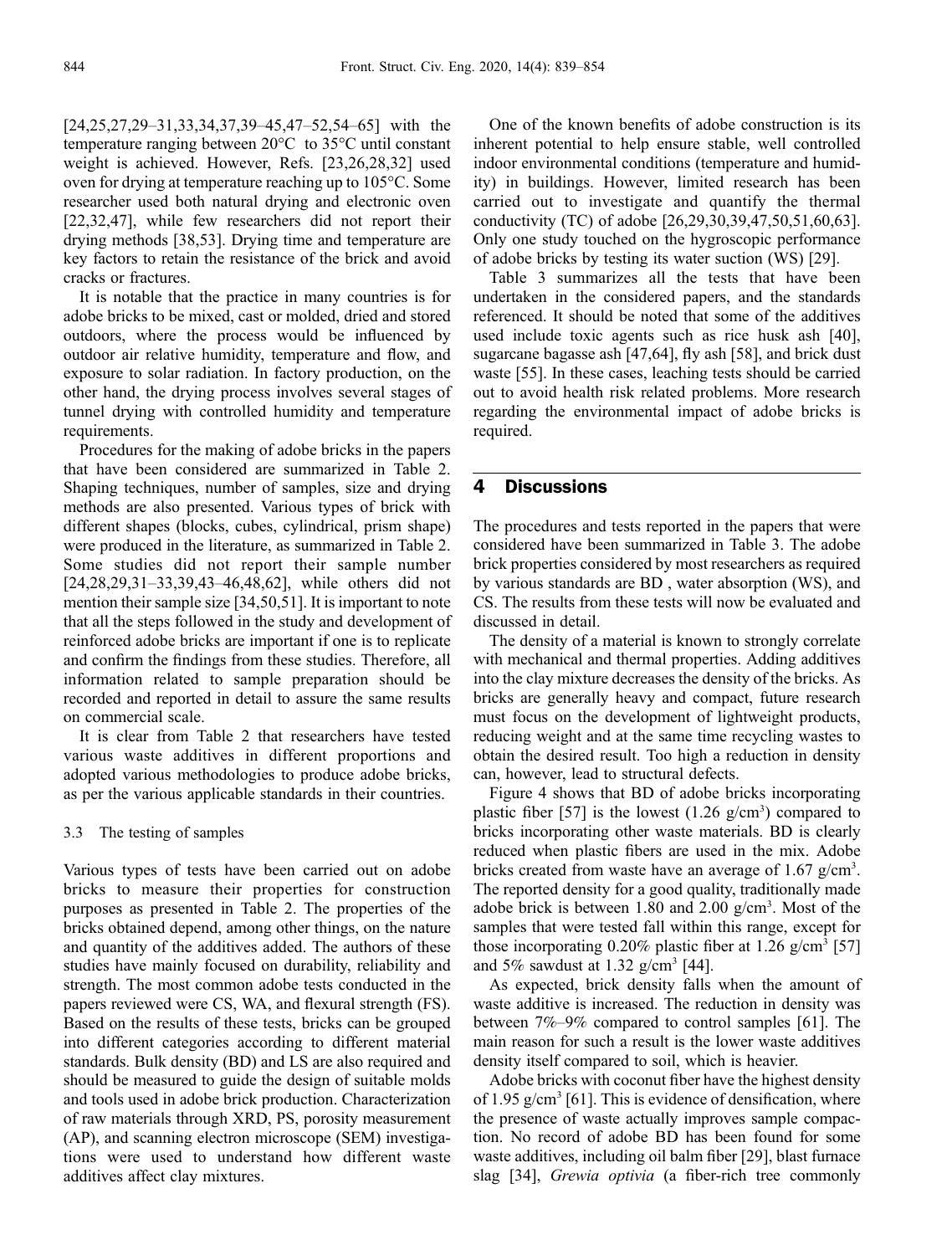| refs. no.         | pre-conditioning                                     | mixing water       | shaping                    | no. samples | size (mm)                    | drying                                                                                           |
|-------------------|------------------------------------------------------|--------------------|----------------------------|-------------|------------------------------|--------------------------------------------------------------------------------------------------|
| $\overline{[22]}$ | sieved (max. size 4.3 mm)                            | 24%-36.5%          | by extrusion               | 10          | $40 \times 70 \times 100$    | at laboratory conditions at<br>$21^{\circ}$ C for 72 h and kept in an<br>oven at $105^{\circ}$ C |
| $[23]$            | undefined                                            | $0.25\% - 19.75\%$ | by molding                 | 7           | $40 \times 40 \times 160$    | in an oven at 50°C for 24 h                                                                      |
| $[24]$            | undefined                                            | 8.0%               | by molding                 | undefined   | $413 \times 102 \times 102$  | in plastic sheets and moist<br>cured for the first 7 days                                        |
| $[25]$            | sieved (max. size 5 mm)                              | $1.3\% - 1.8\%$    | by pressure<br>(undefined) | 11          | $215 \times 102.5 \times 65$ | in a room temperature of<br>about $20^{\circ}$ C $\pm$ 2°C for 90 days                           |
| $[26]$            | sieved (max. size 2 mm)                              | $0.4\% - 2\%$      | undefined                  | 3           | $40 \times 40 \times 160$    | in an oven till to constant<br>mass (undefined)                                                  |
| $[27]$            | undefined                                            | 25%-40%            | by pressure<br>(undefined) | 3           | $\phi$ 50 $\times$ 100       | at room temperature of about<br>$20^{\circ}$ C + 2°C for 28 days                                 |
| $[28]$            | sieved (max. size 10 mm)                             | 16.2%              | by pressure<br>(undefined) | undefined   | $100 \times 140 \times 295$  | in an oven at 35°C until a<br>constant mass was attained                                         |
| $[29]$            | dried                                                | undefined          | by molding                 | undefined   | $210 \times 100 \times 100$  | dried for 28 days (undefined)                                                                    |
| $[30]$            | sieved (max. size 3.4 mm)                            | 1.32%              | by pressure at<br>1.6 MPa  | 5           | $191 \times 203 \times 121$  | under plastic sheets for 7 days<br>(undefined)                                                   |
| $[31]$            | sieved (max. size 6.2 mm)                            | $0.18\% - 0.29\%$  | by molding                 | undefined   | $360 \times 75 \times 75$    | at room temperature at 20°C<br>for 28 days after demolding                                       |
| $[32]$            | dried, ground and sieved (max. size<br>$63 \mu m$ )  | 40%                | by pressure<br>(undefined) | undefined   | $100 \times 50 \times 30$    | air-dried for 7 days, then<br>transferred to an electric oven<br>at $40^{\circ}$ C for 7 days    |
| $[33]$            | sieved (max. size 7.5 mm)                            | 18%                | by pressure<br>(undefined) | undefined   | $290 \times 140 \times 100$  | sun-dried at 27°C for 21 days                                                                    |
| $[34]$            | undefined                                            | 6%                 | by pressure<br>(undefined) | 11          | undefined                    | at room temperature for 20°C<br>$\pm 2^{\circ}$ C                                                |
| $[35]$            | undefined                                            | 12.5%              | by molding                 | 216         | $\phi$ 38 $\times$ 76        | undefined                                                                                        |
| $[36]$            | sieved (max. size 10 mm)                             | 1.4%               | by molding                 | 90          | $\phi$ 38 $\times$ 76        | dried and cured for a period of<br>four weeks (undefined)                                        |
| $[37]$            | sieved (undefined)                                   | undefined          | by molding                 | 70          | $150 \times 230 \times 130$  | at Laboratory condition at<br>$25.5$ °C                                                          |
| $[38]$            | sieved (max. size 4.75 mm)                           | $10\% - 12\%$      | by molding                 | 35          | $120 \times 120 \times 90$   | undefined                                                                                        |
| $[39]$            | crushed and sieved (max. size<br>$80 \mu m$ )        | 20%                | by molding                 | undefined   | $295 \times 140 \times 100$  | at room temperature for 22°C<br>until for 3 weeks                                                |
| $[40]$            | sieved (max. size 0.001 mm)                          | 19%                | by molding                 | 12          | $230 \times 110 \times 55$   | at room temperature at $\pm$ 30 $^{\circ}$ C<br>(undefined)                                      |
| $[41]$            | dried and sieved (max. size<br>$100$ mm $)$          | 27%                | by molding                 | 36          | $40 \times 40 \times 160$    | dried under the sun to ensure<br>water removal (undefined)                                       |
| $[42]$            | sieved (max. size $4000 \mu m$ )                     | 14%                | by pressure                | 3           | $101.5 \times 117 \times 50$ | cured under jute bags for 28<br>days                                                             |
| $[43]$            | sieved (max. size 10 mm)                             | $0.35\% - 0.5\%$   | by molding                 | undefined   | $50 \times 50 \times 50$     | at room temperature at $35^{\circ}$ C ±<br>2°C for 90 days                                       |
| $[44]$            | undefined                                            | $15\% - 25\%$      | by molding                 | undefined   | $40 \times 40 \times 40$     | kept in natural conditions for<br>28 days                                                        |
| $[45]$            | sieved (max. size 0.08 mm)                           | 17.1%              | by molding                 | undefined   | $100 \times 120 \times 250$  | spread out on the ground in<br>the open air for 4 weeks                                          |
| $[46]$            | sieved (max. size 2.78 mm)                           | 0.2%               | by molding                 | undefined   | $300 \times 150 \times 80$   | undefined                                                                                        |
| $[47]$            | dried, crushed and sieved (max. size<br>$70 \mu m$ ) | $11\% - 18\%$      | by molding                 | 10          | $140 \times 65 \times 40$    | air-dried at room temperature<br>for 24 h and then oven-dried<br>at 105°C for another 8 h        |
| [48]              | crushed and sieved (max. size<br>$2.3$ mm $)$        | 10%                | by molding                 | undefined   | $100 \times 100 \times 200$  | at laboratory condition at<br>$20^{\circ}$ C $\pm$ 2°C for 28 days                               |

Table 2 Sample making methodologies from literature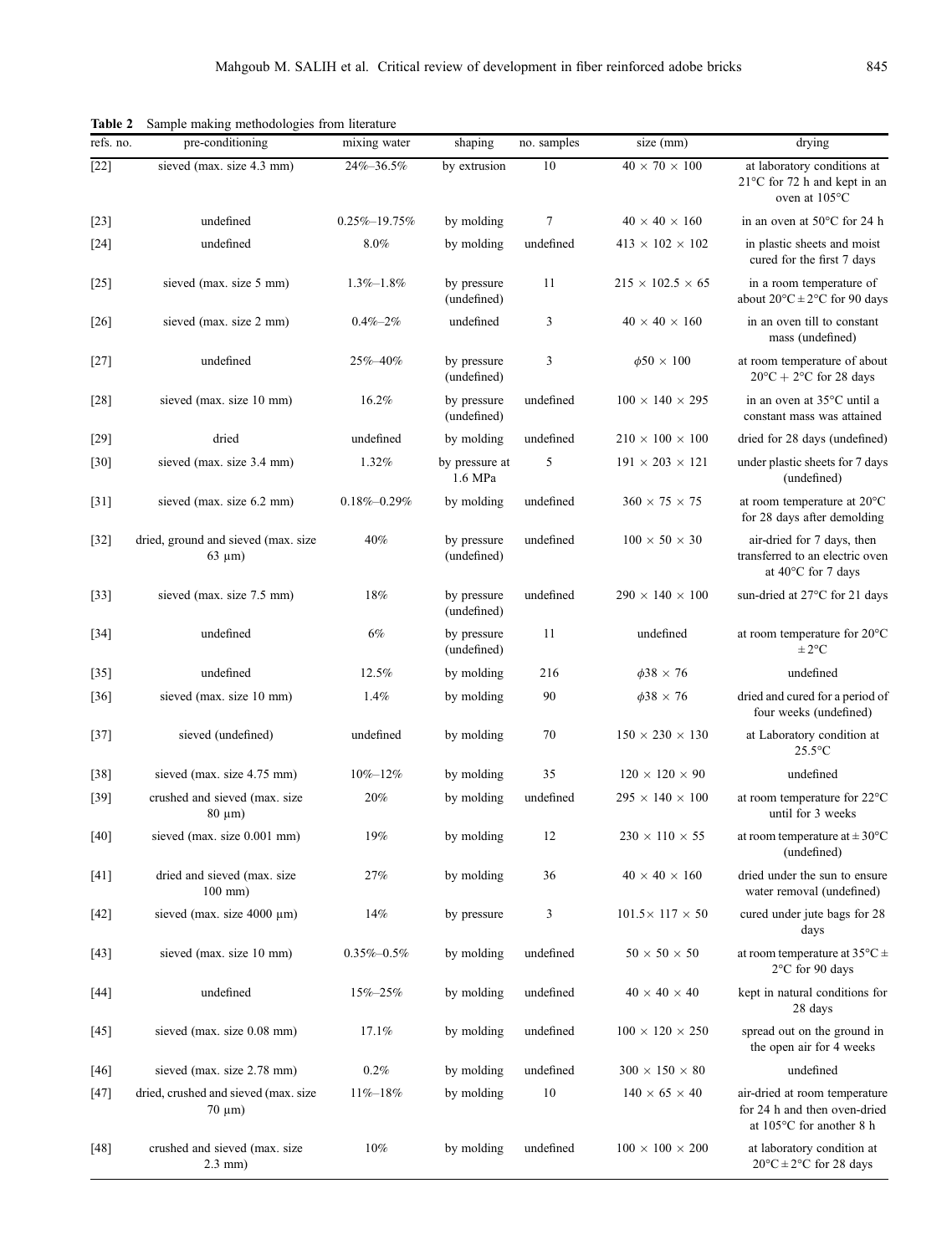|           |                                         |               |                            |                |                              | (Continued)                                                               |
|-----------|-----------------------------------------|---------------|----------------------------|----------------|------------------------------|---------------------------------------------------------------------------|
| refs. no. | pre-conditioning                        | mixing water  | shaping                    | no. samples    | size (mm)                    | drying                                                                    |
| $[49]$    | sieved (max. size 20 mm)                | 20%           | by molding                 | 5              | $150 \times 150 \times 150$  | covered with wet bags and<br>allowed to cure for a week                   |
| $[50]$    | dried and sieved (max. size 8 mm)       | 24%           | by pressure<br>(undefined) | 63             | undefined                    | at room conditions at $21.7^{\circ}$ C<br>for 60 days                     |
| $[51]$    | crushed and sieved (max. size 5)<br>mm) | 12%           | by pressure at<br>10 MPa   | 3              | undefined                    | at laboratory condition at<br>50°C for 24 h                               |
| $[52]$    | sieved (max. size 9 mm)                 | 2.45%         | by molding                 | 80             | $310 \times 460 \times 130$  | at room condition average at<br>26°C for least 2 months                   |
| $[53]$    | crushed and sieved (max. size 7<br>mm)  | undefined     | by molding                 | 3              | $160 \times 40 \times 50$    | undefined                                                                 |
| $[54]$    | dried and sieved (undefined)            | 40.5%         | by molding                 | 150            | $100 \times 100 \times 100$  | at laboratory conditions for<br>28 days (undefined)                       |
| [55]      | sieved (max. size 7.5 mm)               | $16\% - 25\%$ | by extrusion               | 3              | undefined                    | at room temperature at 20°C<br>for 56 days                                |
| [56]      | sieved (max. size 0.96 mm)              | 26%           | by molding                 | $\overline{c}$ | $\phi$ 30 $\times$ 15        | at room temperature for 48 h<br>(undefined)                               |
| $[57]$    | undefined                               | 20%           | by molding                 | 5              | $150 \times 150 \times 150$  | covered with wet bags for a<br>week (undefined)                           |
| [58]      | sieved (max. size 8.8 mm)               | 34%           | by molding                 | 6              | $115 \times 105 \times 215$  | covered with a wet cloth<br>(undefined)                                   |
| $[59]$    | undefined                               | 18.65%        | by molding                 | 72             | $120 \times 60 \times 60$    | at laboratory conditions at<br>26°C for 28 days                           |
| [60]      | sieved (max. size 0.32 mm)              | 30%           | by molding                 | 6              | $40 \times 40 \times 160$    | at room temperature for 30<br>days (undefined)                            |
| [61]      | sieved (max. size 2 mm)                 | 19%           | by molding                 | 5              | $290 \times 140 \times 100$  | sun dried at 27°C for 21 days                                             |
| [62]      | undefined                               | 20%           | by molding                 | undefined      | $40 \times 40 \times 160$    | at laboratory conditions at<br>$20^{\circ}$ C $-22^{\circ}$ C (undefined) |
| [63]      | sieved (max. size 20 mm)                | 38.7%         | by molding                 | 11             | $150 \times 150 \times 150$  | covered with wet bags and<br>allowed to cure for a week                   |
| [64]      | sieved (max. size 4.8 mm)               | 13.33%        | by pressure<br>undefined   | 3              | $340 \times 340 \times 110$  | at laboratory conditions for<br>28 days (undefined)                       |
| [65]      | undefined                               | 17%           | by molding                 | 11             | $215 \times 102.5 \times 65$ | at room temperature at 20°C<br>for 90 days                                |
| [66]      | undefined                               | 11.48%        | by molding                 | 360            | $\phi$ 38 $\times$ 76        | undefined                                                                 |

found in the Indian subcontinent) [\[36\]](#page-12-0), rice husk ash [[40](#page-13-0)], date palm fiber [[48\]](#page-13-0), brick dust [[55\]](#page-13-0), wood cutting waste [\[56\]](#page-13-0), polypropylene fiber [\[30\]](#page-12-0), Hibiscus cannabinus fiber [\[39\]](#page-13-0), and corn plant [[62\]](#page-13-0).

In general, BD is directly related to CS and inversely related to water absorption (WS). In addition, a decrease in density also lead to an improvement in the thermal and sound insulation performance of adobe bricks.

The water absorption test is commonly used to quantify the durability of adobe brick in wet environments and used as an indicator for the adobe bricks resistance to immersion. The creation of porosity due to the incorporation of additives in the adobe bricks lead to an increase in water absorption. The voids in the samples while immersed, are filled with water which can penetrate the material easily, with a preferential pathway depending on the structure of pores and the way they are interconnected. High value of water absorption for adobe bricks is not desirable as it affects durability and resistance to natural conditions.

Most building standards specify the allowable water absorption of adobe bricks to be no more than 15% [\[108](#page-15-0)] to 20% [[114](#page-15-0)] by weight. Many specimens that were stabilized using waste satisfy the water absorption requirements for adobe bricks, apart from plastic fiber [\[57\]](#page-13-0), lime [\[60\]](#page-13-0), waste tea [[22](#page-12-0)], and blastfurnace slag [[34](#page-12-0)] as shown in Fig. 5. Water absorption plays a significant role in bonding between fiber and soil particles. High water absorption may damage the fiber-soil bonding, which results in increase shrinkage during drying due to evaporation. On the contrary, too low water absorption lead to brittle adobe brick, eventually leading to strength loss of the structure over time.

The minimum water absorption recorded was for date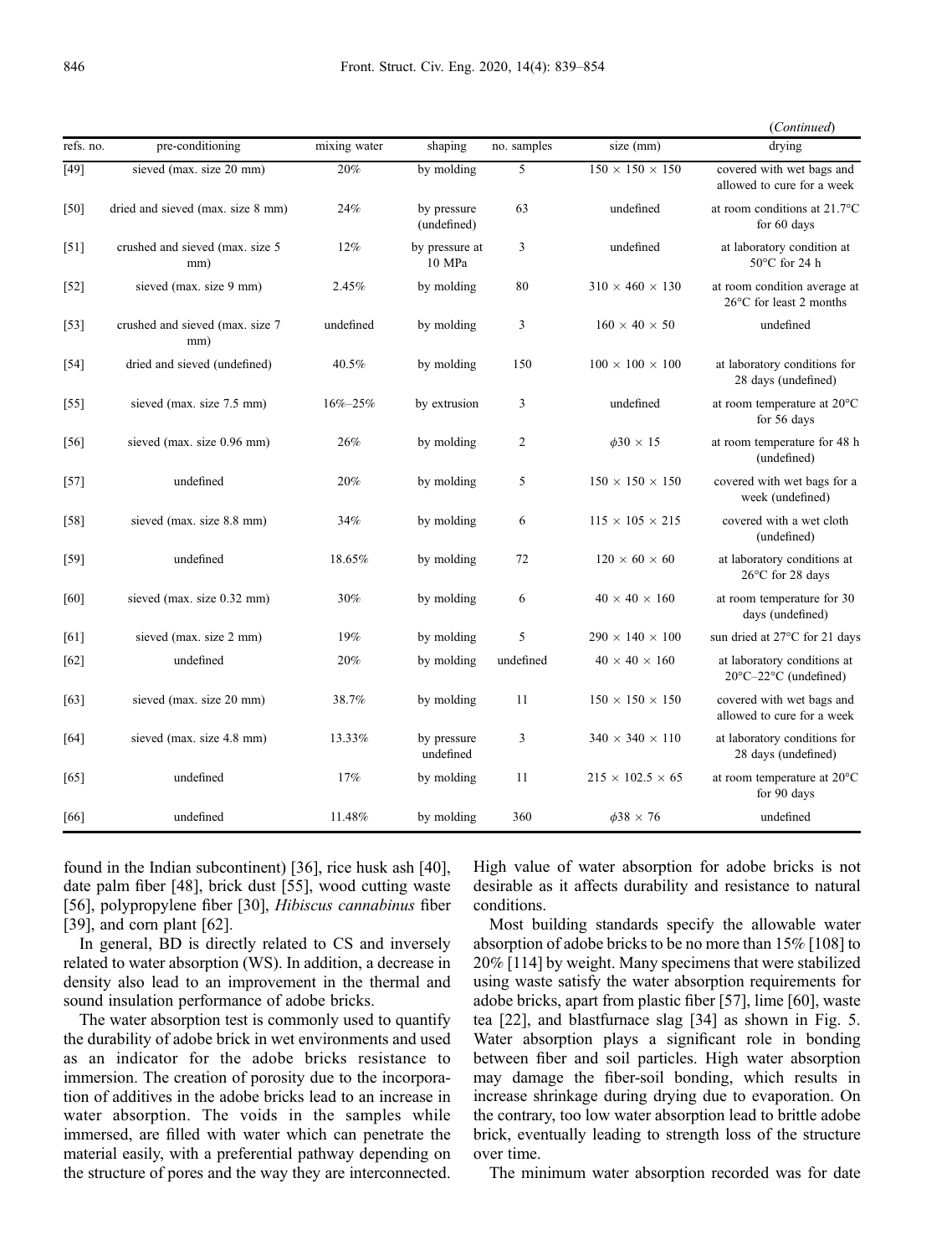| ref. no. | <b>XRD</b>               | PS          | ${\rm LS}$        | <b>SEM</b>        | <b>WA</b>                | <b>BD</b>                         | AP | WS                       | $_{\rm CS}$              | TC                                | FS                       | relevant standards                                                                                                                             |
|----------|--------------------------|-------------|-------------------|-------------------|--------------------------|-----------------------------------|----|--------------------------|--------------------------|-----------------------------------|--------------------------|------------------------------------------------------------------------------------------------------------------------------------------------|
| $[22]$   |                          | $\mathbf X$ | $\mathbf X$       | $\mathbf X$       |                          | $\mathbf X$                       |    |                          | X                        |                                   |                          | BIA [76], ASTM C67 [77], TS 704 [78], TS<br>705 [79]                                                                                           |
| $[23]$   |                          |             |                   |                   |                          | $\mathbf X$                       |    |                          | X                        |                                   | $\mathbf X$              | UNE-EN 196-1 [80], UNE-EN 1015-2 [81],<br>UNE-EN 12190 [82], EN 83-821-925 [83]                                                                |
| $[24]$   |                          |             |                   | X                 |                          | $\mathbf X$                       |    |                          |                          |                                   | $\mathbf X$              | ASTM 106 [84]                                                                                                                                  |
| $[25]$   |                          | X           | $\mathbf X$       | $\mathbf X$       |                          | $\mathbf X$                       |    |                          | X                        |                                   | $\qquad \qquad -$        | BS 1924-2 [85], BS EN 771-1 [86]                                                                                                               |
| $[26]$   |                          |             | $\mathbf X$       |                   |                          | $\mathbf X$                       |    |                          | $\mathbf X$              | $\mathbf X$                       | Χ                        | ASTM E2392 [87], SAZ 724 [88], ASTM<br>D2487-11 [89], BS 1377-2 [90], BS 3921<br>[91]                                                          |
| $[27]$   |                          |             |                   |                   |                          | $\mathbf X$                       |    |                          | X                        | $\overline{\phantom{0}}$          |                          | BS 1924-2 [85]                                                                                                                                 |
| $[28]$   |                          | Χ           |                   |                   |                          | $\mathbf X$                       |    |                          |                          |                                   | $\mathbf X$              | undefined                                                                                                                                      |
| $[29]$   | X                        |             | Χ                 | X                 | $\mathbf X$              | $\mathbf X$                       | Χ  | X                        | X                        | X                                 | $\mathbf X$              | ASTM C20-00 [92], ASTM C67 [77], IS<br>4860 [93], BS 3921 [91], ASTM C618-15<br>[94]                                                           |
| $[30]$   |                          | X           |                   |                   |                          |                                   |    |                          |                          | $\mathbf X$                       | $\mathbf X$              | NMAC14.7.4 [95]                                                                                                                                |
| $[31]$   | X                        |             |                   |                   |                          | $\mathbf X$                       |    |                          |                          |                                   | $\mathbf X$              | ASTM D422-63 [96], ASTM D2487-11 [89],<br>NMAC14.7.4 [95], NZS 4297 [97], NZS<br>4298 [98], ASTM E2392 [87], ASTM C1018<br>[99]                |
| $[32]$   |                          | X           |                   |                   | X                        | X                                 |    |                          | $\mathbf X$              |                                   | $\hspace{1.0cm} -$       | BS 1377-2 [90], BS 3921 [91], MS 76 [100]                                                                                                      |
| $[33]$   |                          | $\mathbf X$ |                   | $\mathbf X$       |                          |                                   |    |                          | $\mathbf X$              |                                   | $\mathbf X$              | BS EN 771-1 [86], BS 1377-2 [90]                                                                                                               |
| $[34]$   |                          |             |                   |                   | $\mathbf X$              | $\mathbf X$                       |    |                          | X                        |                                   | $\overline{\phantom{0}}$ | BS 1924-2 [85], BS EN 771-1 [86], BS EN<br>197-1 [101], BS EN 771-3 [102], US EPA<br>2003 [103]                                                |
| $[35]$   |                          |             |                   |                   |                          | $\mathbf X$                       |    |                          | $\mathbf X$              |                                   | $\mathbf X$              | IS 2720-4 [104], IS 2720-5 [105], IS 2720-7<br>$[106]$                                                                                         |
| $[36]$   |                          | Χ           |                   |                   | $\mathbf X$              | $\mathbf X$                       |    |                          |                          |                                   | $\mathbf X$              | IS 1498 [107], IS 2720-4 [104], IS 1725<br>[108], IS 2720-10 [109], IS 2720-5 [105], IS<br>2720-7[[106], IS 4332-1 [110], IS 4332-3<br>$[111]$ |
| $[37]$   |                          | X           |                   |                   |                          |                                   |    |                          | X                        |                                   |                          | undefined                                                                                                                                      |
| $[38]$   |                          | X           |                   |                   |                          | $\mathbf X$                       |    |                          | $\mathbf X$              | $\overline{\phantom{0}}$          | Χ                        | ASTM C67 [77], ASTM D422-63 [96]                                                                                                               |
| $[39]$   | X                        |             |                   | X                 |                          |                                   |    |                          | $\mathbf X$              | $\mathbf X$                       | $\mathbf X$              | ASTM D 3822-07 [112]                                                                                                                           |
| $[40]$   |                          | X           |                   |                   | $\mathbf X$              |                                   |    |                          | $\mathbf X$              |                                   | $\mathbf X$              | SNI 15-2094 [113], SNI 03-6458 [114]                                                                                                           |
| $[41]$   |                          | $\mathbf X$ |                   |                   |                          | $\mathbf X$                       |    |                          | $\mathbf X$              |                                   | X                        | ASTM D2487-11 [89], IBC 14.01 [115],<br>NMAC14.7.4 [95]                                                                                        |
| $[42]$   | -                        | $\mathbf X$ |                   |                   |                          | $\overline{\phantom{0}}$          |    | $\qquad \qquad -$        | $\mathbf X$              |                                   | $\mathbf X$              | BIS 1725 [116]                                                                                                                                 |
| $[43]$   | X                        |             |                   | —                 | $\mathbf X$              | $\mathbf X$                       |    | $\qquad \qquad -$        | $\mathbf X$              |                                   | $\overline{\phantom{0}}$ | ESS 1234 [117], ESS 584-1 [118]                                                                                                                |
| $[44]$   | $\qquad \qquad -$        |             |                   | -                 | $\overline{\phantom{0}}$ | $\mathbf X$                       |    | $\overline{\phantom{m}}$ | $\mathbf X$              | $\overline{\phantom{m}}$          | $\mathbf X$              | undefined                                                                                                                                      |
| $[45]$   |                          |             |                   |                   | $\overline{\phantom{0}}$ | $\mathbf X$                       |    |                          | $\mathbf X$              |                                   | $\mathbf X$              | EN 12372 [119], UNE 103101 [120]                                                                                                               |
| $[46]$   | $\mathbf X$              |             |                   | $\mathbf X$       | -                        | $\mathbf X$                       |    |                          | $\mathbf X$              | $\qquad \qquad -$                 | X                        | ASTM D 790 [121]                                                                                                                               |
| $[47]$   | $\mathbf X$              |             | -                 | $\mathbf X$       | $\mathbf X$              | $\mathbf X$                       |    | $\qquad \qquad -$        | $\mathbf X$              | $\mathbf X$                       | $\overline{\phantom{0}}$ | TIS 77 [122]                                                                                                                                   |
| $[48]$   | $\qquad \qquad -$        |             |                   | $\qquad \qquad -$ | $\mathbf X$              | -                                 |    | -                        | $\mathbf X$              | $\hspace{1.0cm} - \hspace{1.0cm}$ | X                        | undefined                                                                                                                                      |
| $[49]$   | $\mathbf X$              | X           | $\qquad \qquad -$ | $\qquad \qquad -$ | $\mathbf X$              | $\hspace{1.0cm} - \hspace{1.0cm}$ |    |                          | $\mathbf X$              | $\overline{\phantom{a}}$          | $\overline{\phantom{a}}$ | undefined                                                                                                                                      |
| [50]     | X                        | X           |                   | —                 | $\mathbf X$              | $\mathbf X$                       |    |                          | $\overline{\phantom{a}}$ | $\mathbf X$                       | X                        | ASTM C 1113-99 [123]                                                                                                                           |
| $[51]$   | $\overline{\phantom{a}}$ | $\mathbf X$ |                   | -                 | $\mathbf X$              | $\hspace{1.0cm} - \hspace{1.0cm}$ |    |                          | $\mathbf X$              | $\mathbf X$                       | X                        | XP P13-901 [124]                                                                                                                               |
| $[52]$   | $\overline{\phantom{a}}$ | $\mathbf X$ | -                 | $\qquad \qquad -$ | $\mathbf X$              | $\qquad \qquad -$                 |    | $\qquad \qquad -$        | $\mathbf X$              | $\overline{\phantom{a}}$          | $\overline{\phantom{a}}$ | ASTM D2487-11 [89]                                                                                                                             |
| $[53]$   | X                        | $\mathbf X$ |                   |                   | $\overline{\phantom{0}}$ | $\mathbf X$                       |    | $\qquad \qquad -$        | $\mathbf X$              | $\overline{\phantom{a}}$          | $\mathbf X$              | EN 1015-11 [125]                                                                                                                               |
| $[54]$   | $\qquad \qquad -$        | $\mathbf X$ |                   |                   | $\mathbf X$              | $\mathbf X$                       |    |                          | $\mathbf X$              |                                   | $\mathbf X$              | DIN 18952 [126]                                                                                                                                |

Table 3 Tests conducted and referenced standards from literature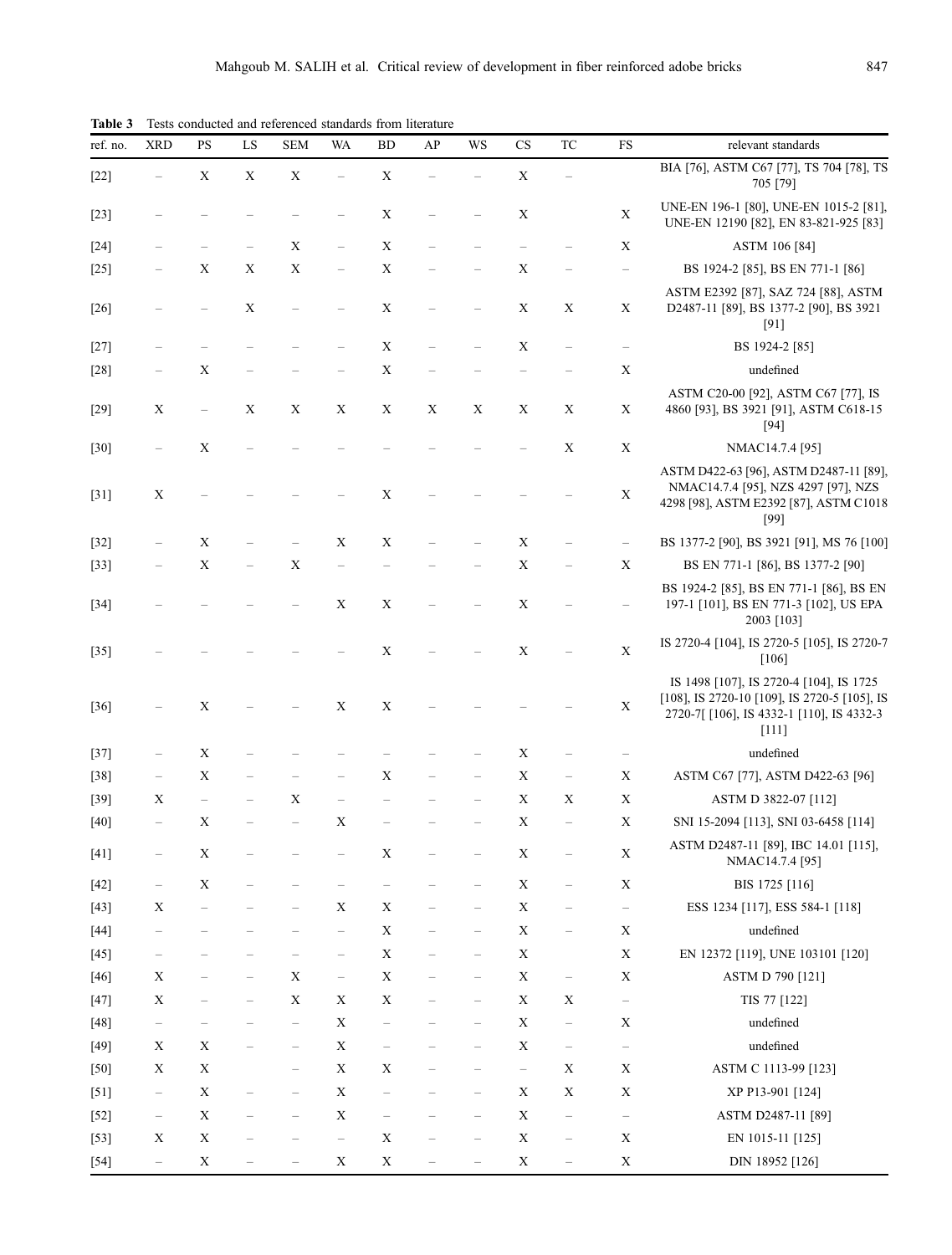|          |            |                          |    |            |              |           |    |                   |             |                   |                   | (Continued)                                                                             |
|----------|------------|--------------------------|----|------------|--------------|-----------|----|-------------------|-------------|-------------------|-------------------|-----------------------------------------------------------------------------------------|
| ref. no. | <b>XRD</b> | <b>PS</b>                | LS | <b>SEM</b> | WA           | <b>BD</b> | AP | WS                | CS          | TC                | <b>FS</b>         | relevant standards                                                                      |
| $[55]$   |            |                          |    |            | $\mathbf{X}$ | X         |    |                   | X           |                   |                   | BS 1924-2 [85], BS 5628-3 [127], BS EN<br>771-1 [86]                                    |
| $[56]$   |            | X                        |    |            | X            |           |    |                   | X           |                   |                   | NMAC14.7.4 [95]                                                                         |
| $[57]$   | X          | $\overline{\phantom{0}}$ |    |            | -            | X         | X  | $\qquad \qquad -$ | X           |                   |                   | ASTM C 384 [128]                                                                        |
| $[58]$   |            | X                        |    |            |              |           |    |                   | X           |                   |                   | undefined                                                                               |
| [59]     |            |                          |    |            | X            |           |    |                   | $\mathbf X$ |                   |                   | undefined                                                                               |
| [60]     | X          |                          |    | X          | X            |           |    |                   |             | X                 | X                 | NF P14-306 [129]                                                                        |
| [61]     |            | X                        |    | X          | X            | X         |    |                   | X           |                   | X                 | BS EN 771-1 [86], NZS 4298 [98], BS EN<br>772-1 [130], ASTM D559-03 [131]               |
| $[62]$   |            |                          |    |            |              |           |    |                   | X           |                   | X                 | UNE-EN 196-1 [80]                                                                       |
| [63]     | X          | $\mathbf X$              |    |            |              |           |    |                   | X           | $\mathbf X$       | $\qquad \qquad -$ | TS 2514 [132]                                                                           |
| [64]     | X          | X                        |    | X          | X            |           |    |                   | X           | $\qquad \qquad -$ | X                 | NBR 8492 [133]                                                                          |
| [65]     |            |                          |    |            |              |           |    |                   | X           |                   | -                 | BS EN 771-1 [86], BS EN 772-1 [130]                                                     |
| [66]     |            |                          |    |            | X            | X         |    |                   | X           |                   |                   | IS 2720-4 [104], IS 2720-5 [105], IS 2720-7<br>[106], IS 2720-10 [109], IS 2720-2 [134] |



Fig. 4 BD of adobe bricks made using different waste additive.



Fig. 5 WA of adobe bricks made from various waste additive.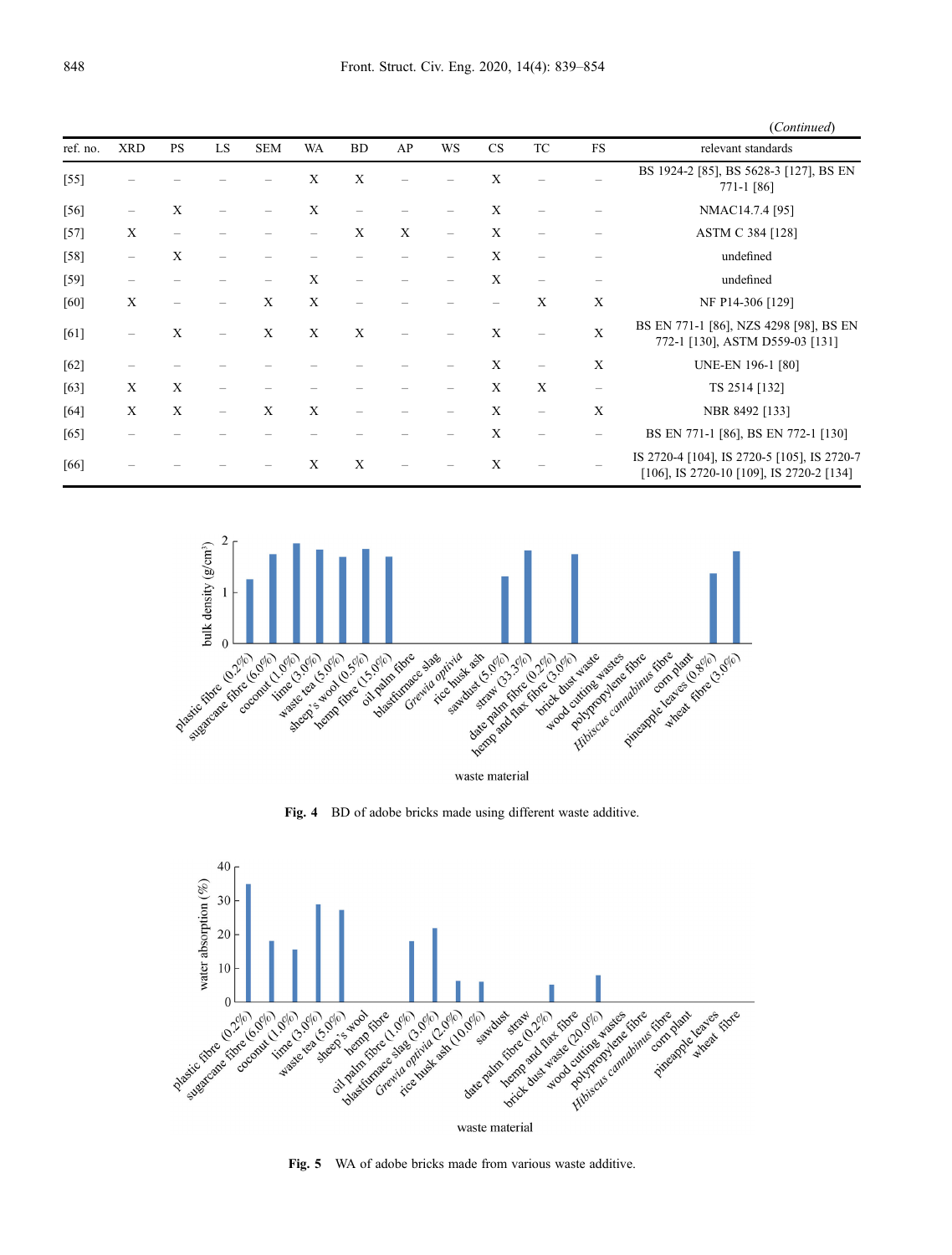palm fiber [\[51\]](#page-13-0), rice husk ash [[40](#page-13-0)], and Grewia optivia [\[36\]](#page-12-0) having values of 5.30%, 6.20%, and 6.51%, respectively. This indicates improvement in durability with addition of these additives.

In general, water absorption of the adobe blocks increases with increase waste additives content. This increase may be attributed to the absorbent nature of additives which creates pathway through adobe blocks, thereby allowing more water to be absorbed by the bricks. However, decrease in water absorption with increase in additive content were reported in some studies [\[36,](#page-12-0)[40,60](#page-13-0)].

The values recommended for minimum allowable CS for adobe bricks are very wide ranging and vary across national boundaries. The lowest allowable strength limits set in most current adobe brick standards range from 1.20 to 2.10 MPa [[51](#page-13-0)]. The results of compression tests reported in the literature vary from 1.53 to 7.60 MPa [\[22,](#page-12-0)[46\]](#page-13-0), with the most common values being between 4.37 and 6.20 MPa [\[23](#page-12-0)[,65\]](#page-13-0). This strength is suitable for many building purposes such as load-bearing construction. It is worth mentioning that the failure mode of the control sample was always sudden and very quick, while that of the composite material was more ductile and gradual. This means that the fibers affect the brittle behavior of the soil mix.

It is notable from Fig. 6 that the highest compressive strength for adobe brick is obtained with a waste tea additive, but with a correspondingly higher than average water absorption value of 27.30%, see Fig. 5. The compressive strength of adobe bricks incorporating waste tea is about 6 times greater than the minimum value recommended by most standards. It is also interesting that, despite possessing the lowest BD, plastic fiber reinforced adobe has almost 2.5 times the compressive strength of coconut fiber reinforced adobe, which has the highest BD, see Fig. 4.

The reason for increase in compressive strength with

increase in content of additives attributed to well soil fiber interaction and resultant bond between clay mix and added additive. The development of strength properties of reinforced adobe bricks mainly depends on the formation of fiber-soil, soil-soil, and fiber-fiber bonds. The strength of these bonds mainly depends on the dimension, surface conditions, and quantity of additives added to the soil. First, fiber-soil bond, new bond introduced in reinforced samples, is responsible for stress transmission within soil composite. This is known as fiber bridging mechanism in composite, which binds soil grains together more firmly unlike in the case of unreinforced soil samples. This phenomenon is responsible for increase in strength with the increase in additive content up to an optimum point. Secondly, soil-soil bond is the one and only bond in unreinforced samples which is responsible for unreinforced samples strength. Finally, fiber-fiber bond is the weakest bond among the three bonds and do not contribute to the composite strength.

As additive content increased above the optimal value, a loss of fiber bond was observed as fiber-fiber bond increased thus decreasing the formation of fiber-soil and soil-soil interactions leading to a lower compressive strength [\[30\]](#page-12-0). The effect of fiber on the properties of adobe bricks was therefore depended more on the quantity of fiber interact with the soil matrix and the fiber pull-out characteristics than on total fiber content [[24](#page-12-0)]. It is important to note that higher strengths are achievable using binder such as cement or lime. The compressive strength of the cement-stabilized bricks is 70% higher than the bricks reinforced with waste additives such as lime [[23](#page-12-0),[44](#page-13-0)].

Clearly, more fundamental research is needed if we are to fully understand the complex intersections of additive type on the different material properties that are of interest. One might, for example, empirically investigate the



Fig. 6 CS of adobe bricks made from various waste additive.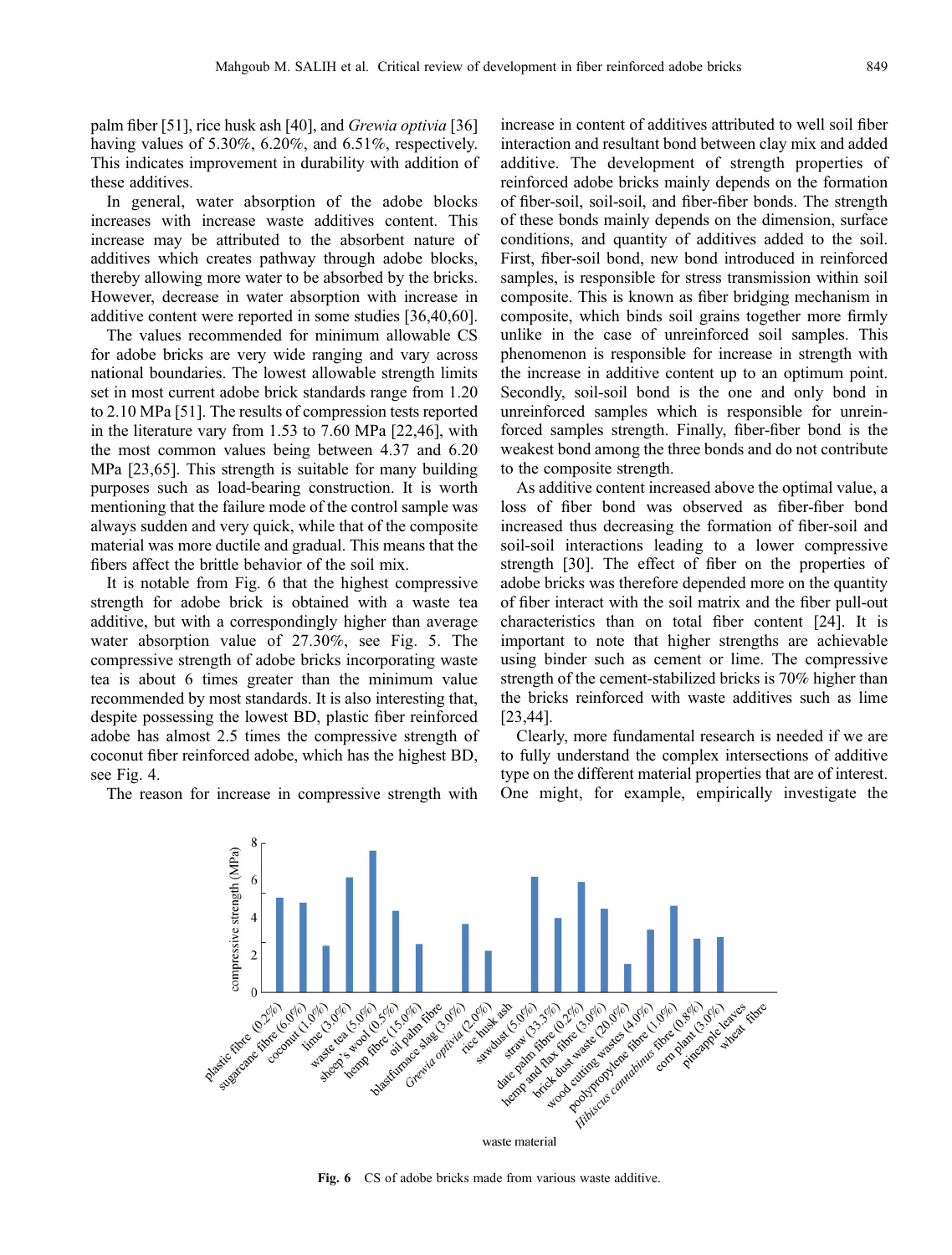combination of different percentages of waste tea with other waste materials such as date palm fiber, which has the lowest water absorption of 5.30%, to reduce water absorption while improving physical and mechanical properties. Moreover, new adobe bricks made from waste tea and date palm fiber could be tested for the physical, mechanical and thermal properties summarized in Table 3. Lastly, in order to underpin the sustainability credentials of adobe bricks, carbon lifecycle analysis for commercial production of innovative adobe bricks should be performed.

For future significant commercial production and application of these studies of waste-created adobe brick, several aspects need to be carefully considered. First, potential contaminants within waste additives should be managed in an effective and safe manner. Leaching tests can be carried out in line with ASTM and/or other building standard methods. Secondly, current low public acceptance of adobe bricks made from waste materials needs to be tackled through public awareness campaigns on the economic and environmental benefits of using wastebased adobe bricks. Physical properties such as color, efflorescence, and toughness are essential for public acceptance. These properties should be studied in all research papers on adobe bricks for industrial use. Finally, to encourage more adobe brick makers to incorporate waste materials in their process, adobe standards should be relevant and respond to regulatory and market needs.

## 5 Conclusions

The present study reviews the utilization of waste materials as reinforcement in adobe brick production. The following conclusions can be drawn from this review.

1) The use of wastes as additives in adobe production is not only environmentally friendly, affordable and energy efficient, but can also lead to the production of sustainable and durable adobe bricks by enhancing some of its physical, mechanical and thermal properties.

2) Almost all the waste additives studied in the literature are within the acceptable limit of design standards for stabilized adobe bricks in term of BD, WA, and CS.

3) Several types of test were reported in the literature. However, TC and WS tests were only carried out in limited studies.

4) Although a wide variety of waste additives have been studied for inclusion in adobe bricks, commercial-scale production remains untested. We attribute this primarily to potential contamination from waste additives, lack of appropriate adobe standards and low public acceptance.

5) Researches must define their implemented production methodology (soil characterization, sample preparation, drying and testing) in detail. Shaping pressure, for

example, plays an important role in the density of adobe which influences all other brick properties. However, this information is missing in most studies on adobe brick in the literature.

6) Although the benefits of including a single waste additive in adobe bricks is evident in the literature, further research on combinations of waste material, such as waste tea and date palm fiber, is suggested.

7) To extend the production of new, improved types of environmentally friendly adobe brick made using waste additives, further research that integrates scientific, technical, environmental, regulatory and economic impacts of such adobe bricks is needed.

8) The use of waste materials in adobe brick production provides an economic contribution and also helps protects the environment. The proposed use of waste stabilizers will help promote sustainable development in the construction industry.

Various methodologies to design and develop adobe bricks from waste additives are reviewed. Important characteristic of the bricks, incorporating different waste additives, are studied in accordance with the relevant standards. Enhanced performance of the waste/fiber reinforced adobe bricks in terms of lightweight and compressive strength is useful for researchers and designer interested in developing sustainable construction material. Despite these efforts toward improving the mechanical and thermal properties of adobe bricks, it is evident that full understanding of its behavior is still far from being conclusive. The main limitation in the literature is obtaining the optimum fiber content without considering the full response of adobe bricks. Further, appropriate design procedure for fiber-reinforced adobe brick structure has not been proposed. Therefore, the authors aim to carry out a detailed study on adobe bricks reinforced with chicken feather and sugarcane bagasse through experimental work and finite element modeling to address these issues.

Acknowledgements The authors gratefully acknowledge the research support fund provided by the Sudanese Ministry of Higher Education, School of Engineering University of Khartoum and the School of Engineering, University of Aberdeen.

Open Access This article is licensed under a Creative Commons Attribution 4.0 International License, which permits use, sharing, adaptation, distribution and reproduction in any medium or format, as long as you give appropriate credit to the original author(s) and the source, provide a link to the Creative Commons licence, and indicate if changes were made.

The images or other third party material in this article are included in the article's Creative Commons licence, unless indicated otherwise in a credit line to the material. If material is not included in the article's Creative Commons licence and your intended use is not permitted by statutory regulation or exceeds the permitted use, you will need to obtain permission directly from the copyright holder.

To view a copy of this licence, visit http://creativecommons.org/licenses/ by/4.0/.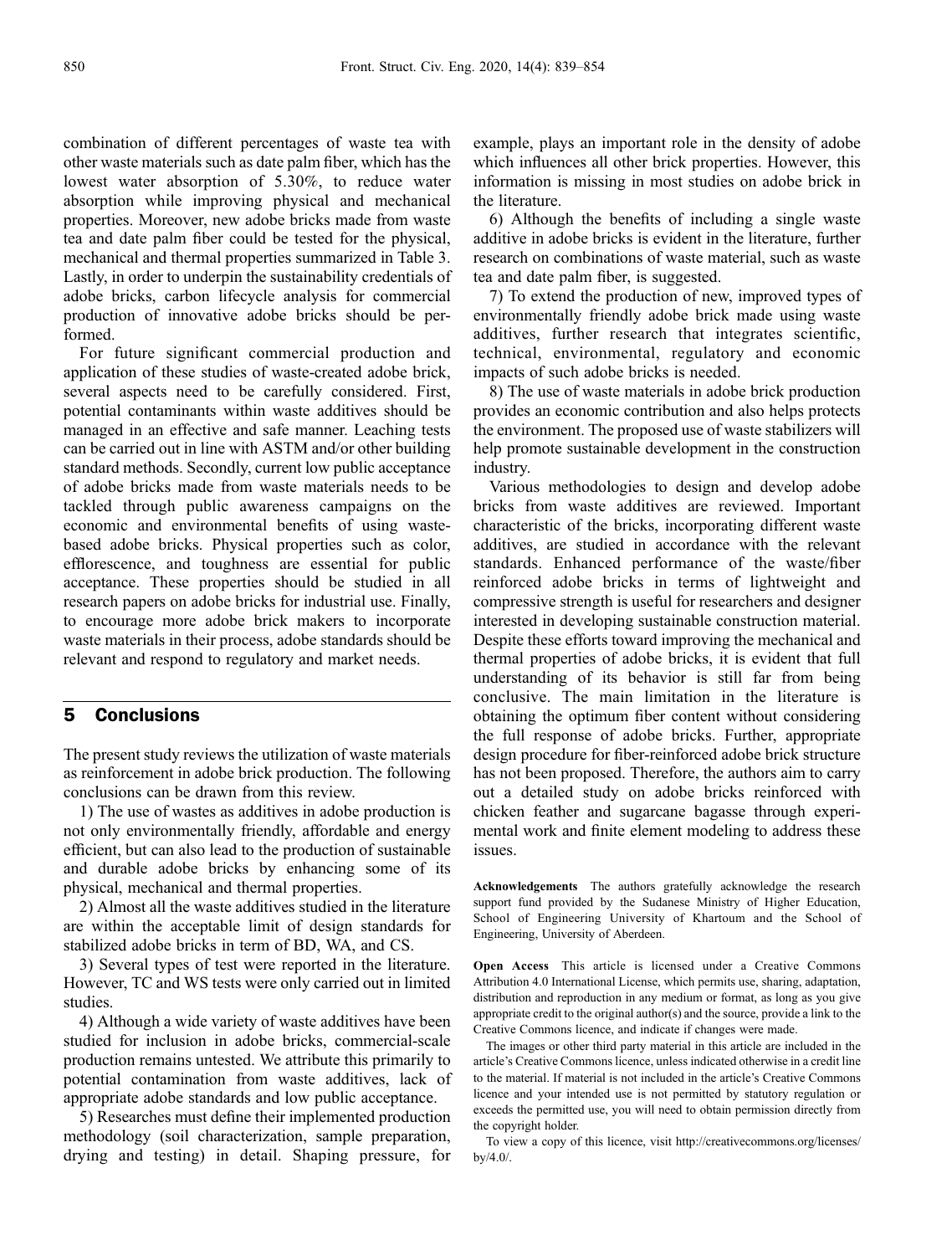# <span id="page-12-0"></span>References

- 1. Houben H, Guillaud H. Earth Construction—A Comprehensive Guide. London: Intermediate Technology Publications, 1994
- 2. Deboucha S, Hashim R. A review on bricks and stabilized compressed earth blocks. Scientific Research and Essays, 2011, 6(3): 499–506
- 3. Bui Q B, Morel J C, Venkatarama Reddy B V, Ghayad W. Durability of rammed earth walls exposed for 20 years to natural weathering. Built Environment, 2009, 44(5): 912–919
- 4. Taylor P, Luther M B. Evaluating rammed earth walls: A case study. Solar Energy, 2004, 76(1–3): 79–84
- 5. Morel J C, Mesbah A, Oggero M, Walker P. Building houses with local materials: Means to drastically reduce the environmental impact of construction. Building and Environment, 2001, 36(10): 1119–1126
- 6. Adam E A, Agib A. Compressed Stabilized Earth Block Manufacturing in Sudan. Technical Note No. 12. Comparing Adobe with Fired Clay Bricks. Paris: United Nations Educational Scientific and Cultural Organization (UNESCO), 2001
- 7. Minke G. Earth Construction Handbook: The Building Material Earth in Modern Architecture. Southampton: Wit Press, 2000
- 8. Minke G. Building with Earth. Design and Technology of a Sustainable Architecture. Basel: Birkhäuser, 2006
- 9. Avrami E, Guillaud H, Hardy M. Terra Literature Review. An Overview of Research in Earthen Architecture Conservation. Los Angeles: The Getty Conservation Institute, 2008
- 10. Ziegler S, Leshchinsky D, Ling H L, Perry E B. Effect of short polymeric fibres on crack development in clays. Soil and Foundation, 1998, 38(1): 247–253
- 11. Rigassi V. Compressed Earth Blocks: Manual of Production. Braunschweig: Deutsche Gesellschaft für Technische Zusammenarbeit (GTZ), 1995
- 12. United Nations Centre for Human Settlements (UN-Habitat). Earth Construction Technology. Nairobi: Earth Construction Technology, 1992
- 13. Mesbah A, Morel J C, Walker P, Ghavami K. Development of a direct tensile test for compacted earth blocks reinforced with natural fibers. Journal of Materials in Civil Engineering, 2004, 16(1): 95–98
- 14. Elenga R G, Mabiala B, Ahouet L, Goma-Maniongui J, Dirras G F. Characterization of clayey soils from Congo and physical properties of their compressed earth blocks reinforced with postconsumer plastic wastes. Geomaterials, 2011, 1(3): 88–94
- 15. Russ W, Mörtel H, Meyer-Pittroff R. Application of spent grains to increase porosity in bricks. Construction & Building Materials, 2005, 19(2): 117–126
- 16. Yetgin Ş, Çavdar O, Çavdar A. The effects of the fibre contents on the mechanic properties of the adobes. Construction & Building Materials, 2008, 22(3): 222–227
- 17. Grimwood C. Complaints about poor sound insulation between dwellings in England and Wales. Applied Acoustics, 1997, 52(3–4): 211–223
- 18. Bahobail M A. The mud additives and their effect on thermal conductivity of adobe bricks. Journal of Engineering Sciences,

2011, 40(1): 21–34

- 19. Raut S P, Ralegaonkar R V, Mandavgane S A. Development of sustainable construction material using industrial and agricultural solid waste: A review of waste-create bricks. Construction & Building Materials, 2011, 25(10): 4037–4042
- 20. Dondi M, Marsigli M, Fabbri B. Recycling of industrial and urban wastes in brick production: A review (Part 1). Tile Brick International, 1997, 13(3): 218–225
- 21. Dondi M, Marsigli M, Fabbri B. Recycling of industrial and urban wastes in brick production: A review (Part 2). Tile Brick International, 1997, 13(4): 302–309
- 22. Demir I. An Investigation on the production of construction brick with processed waste tea. Building and Environment, 2006, 41(9): 1274–1278
- 23. Galán-Marín C, Rivera-Gómez C, Petric J. Clay-based composite stabilized with natural polymer and fibre. Construction & Building Materials, 2010, 24(8): 1462–1468
- 24. Donkor P, Obonyo E. Compressed soil blocks: Influence of fibers on flexural properties and failure mechanism. Construction & Building Materials, 2016, 121: 25–33
- 25. Oti J E, Kinuthia J M, Bai J. Compressive strength and microstructural analysis of unfired clay masonry bricks. Engineering Geology, 2009, 109(3–4): 230–240
- 26. Calatan G, Hegyi A, Dico C, Mircea C. Determining the optimum addition of vegetable materials in adobe bricks. Procedia Technology, 2016, 22: 259–265
- 27. Oti J E, Kinuthia J M, Bai J. Developing unfired stabilised building materials in the UK. Engineering Sustainability, 2008, 161(4): 211–218
- 28. Mesbah A, Morel J C, Walker P, Ghavami K. Development of a direct tensile test for compacted earth blocks reinforced with natural fibers. Journal of Materials in Civil Engineering, 2004, 16(1): 95–98
- 29. Raut A N, Gomez C P. Development of thermally efficient fibrebased eco-friendly brick reusing locally available waste materials. Construction & Building Materials, 2017, 133: 275–284
- 30. Donkor P, Obonyo E. Earthen construction materials: Assessing the feasibility of improving strength and deformability of compressed earth blocks using polypropylene fibers. Materials & Design, 2015, 83: 813–819
- 31. Aymerich F, Fenu L, Meloni P. Effect of reinforcing wool fibres on fracture and energy absorption properties of an earthen material. Construction & Building Materials, 2012, 27(1): 66–72
- 32. Chan C. Effect of natural fibres inclusion in clay bricks: Physicomechanical properties. International Journal of Civil and Environmental Engineering, 2011, 5(1): 7–13
- 33. Danso H, Martinson D B, Ali M, Williams J. Effect of fibre aspect ratio on mechanical properties of soil building blocks. Construction & Building Materials, 2015, 83: 314–319
- 34. Oti J E, Kinuthia J M, Bai J. Engineering properties of unfired clay masonry bricks. Engineering Geology, 2009, 107(3–4): 130–139
- 35. Sharma V, Vinayak H K, Marwaha B M. Enhancing compressive strength of soil using natural fibers. Construction & Building Materials, 2015, 93: 943–949
- 36. Sharma V, Marwaha B M, Vinayak H K. Enhancing durability of adobe by natural reinforcement for propagating sustainable mud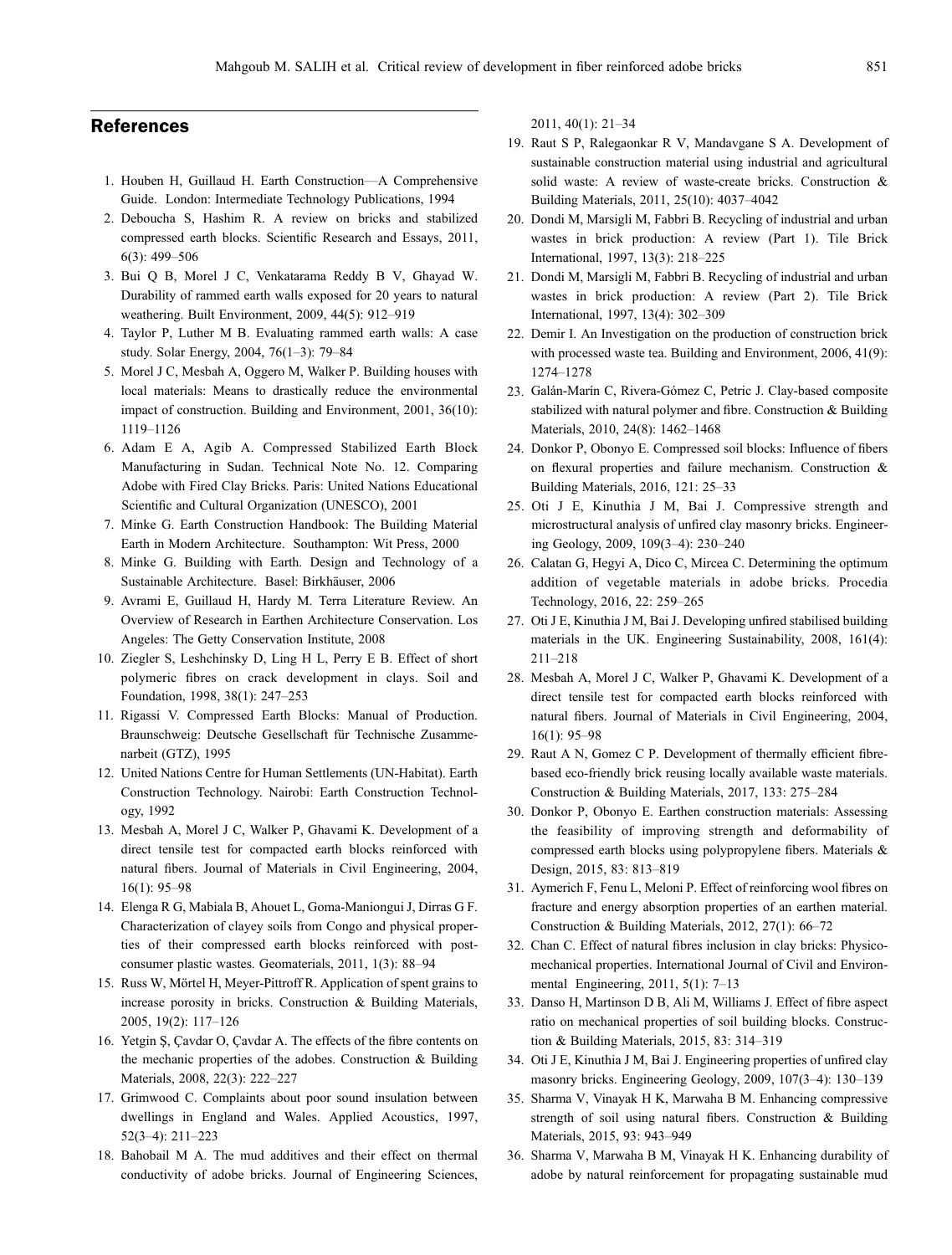<span id="page-13-0"></span>housing. International Journal of Sustainable Built Environment, 2016, 5(1): 141–155

- 37. Piattoni Q, Quagliarini E, Lenci S. Experimental analysis and modelling of the mechanical behaviour of earthen bricks. Construction & Building Materials, 2011, 25(4): 2067–2075
- 38. Mostafa M, Uddin N. Experimental analysis of Compressed Earth Block (CEB) with banana fibers resisting flexural and compression forces. Case Studies in Construction Materials, 2016, 5: 53–63
- 39. Millogo Y, Morel J, Aubert J, Ghavami K. Experimental analysis of Pressed Adobe Blocks reinforced with Hibiscus cannabinus fibers. Construction & Building Materials, 2014, 52: 71–78
- 40. Muntohar A S. Engineering characteristics of the compressedstabilized earth brick. Construction & Building Materials, 2011, 25(11): 4215–4220
- 41. Parisi F, Asprone D, Fenu L, Prota A. Experimental characterization of Italian composite adobe bricks reinforced with straw fibers. Composite Structures, 2015, 122: 300–307
- 42. Subramaniaprasad C K, Abraham B M, Kunhanandan Nambiar E K. Influence of embedded waste-plastic fibers on the improvement of the tensile strength of stabilized mud masonry blocks. Journal of Materials in Civil Engineering, 2015, 27(7): 04014203
- 43. El-Mahllawy M S, Kandeel A M. Engineering and mineralogical characteristics of stabilized unfired montmorillonitic clay bricks. HBRC Journal, 2014, 10(1): 82–91
- 44. Smeu S, Gal A, Badea C. Environmental friendly building materials: Unfired clay bricks. Journal of Environment, 2014, 3(3): 47–50
- 45. Vega P, Juan A, Ignacio Guerra M, Morán J M, Aguado P J, Llamas B. Mechanical characterisation of traditional adobes from the north of Spain. Construction & Building Materials, 2011, 25(7): 3020–3023
- 46. Ribeiro C A, Paula P T, Tarcísio L J, Denzin T G, Marin M L. Mechanical properties of adobe made with sugar cane bagasse and "synthetic termite saliva" incorporation. Key Engineering Materials, 2015, 634: 351–356
- 47. Tonnayopas D. Green building bricks made with clays and sugar cane bagasse ash. In: Proceeding of the 11th International Conference on Mining, Materials and Petroleum Engineering. Mai: ASEAN, 2013, 7–14
- 48. Taallah B, Guettala A, Guettala S, Kriker A. Mechanical properties and hygroscopicity behavior of compressed earth block filled by date palm fibers. Construction & Building Materials, 2014, 59: 161–168
- 49. Binici H, Aksogan O, Shah T. Investigation of fibre reinforced mud brick as a building material. Construction & Building Materials, 2005, 19(4): 313–318
- 50. Ashour T, Korjenic A, Korjenic S, Wu W. Thermal conductivity of unfired earth bricks reinforced by agricultural wastes with cement and gypsum. Energy and Building, 2015, 104: 139–146
- 51. Taallah B, Guettala A. The mechanical and physical properties of compressed earth block stabilized with lime and filled with untreated and alkali-treated date palm fibers. Construction & Building Materials, 2016, 104: 52–62
- 52. Quagliarini E, Lenci S. The influence of natural stabilizers and natural fibres on the mechanical properties of ancient Roman adobe bricks. Journal of Cultural Heritage, 2010, 11(3): 309–314
- 53. Zak P, Ashour T, Korjenic A, Korjenic S, Wu W. The influence of natural reinforcement fibers, gypsum and cement on compressive strength of earth bricks materials. Construction & Building Materials, 2016, 106: 179–188
- 54. Yetgin S, Cavdar O, Cavdar A. The effects of the fiber contents on the mechanic properties of the adobes. Construction & Building Materials, 2008, 22(3): 222–227
- 55. Oti J E, Kinuthia J M, Robinson R B. The development of unfired clay building material using Brick Dust Waste and Mercia mudstone clay. Applied Clay Science, 2014, 102: 148–154
- 56. Rojas-Valencia M N, Bolaños E A. Sustainable adobe bricks with construction wastes. Water Resources Management, 2016, 169: 158–165
- 57. Binici H, Aksogan O, Bakbak D, Kaplan H, Isik B. Sound insulation of fibre reinforced mud brick walls. Construction & Building Materials, 2009, 23(2): 1035–1041
- 58. Turanli L, Saritas A. Strengthening the structural behavior of adobe walls through the use of plaster reinforcement mesh. Construction & Building Materials, 2011, 25(4): 1747–1752
- 59. Bock-Hyeng C, Ofori-Boadu A N, Yamb-Bell E, Shofoluwe M A. Mechanical properties of sustainable adobe bricks stabilized with recycled sugarcane fiber waste. International Journal of Engineering Research and Applications, 2016, 6(9): 50–59
- 60. Millogo Y, Hajjaji M, Ouedraogo R. Microstructure and physical properties of lime-clayey adobe bricks. Construction & Building Materials, 2008, 22(12): 2386–2392
- 61. Danso H D, Martinson B, Ali M, Williams J B. Physical, mechanical and durability properties of soil building blocks reinforced with natural fibres. Construction & Building Materials, 2015, 101: 797–809
- 62. Serrano S, Barreneche C, Cabeza L F. Use of by-products as additives in adobe bricks: Mechanical properties characterisation. Construction & Building Materials, 2016, 108: 105–111
- 63. Binici H, Aksogan O, Bodur M N, Akca E, Kapur S. Thermal isolation and mechanical properties of fibre reinforced mud bricks as wall materials. Construction & Building Materials, 2007, 21(4): 901–906
- 64. Lima S A, Varum H, Sales A, Neto V F. Analysis of the mechanical properties of compressed earth block masonry using the sugarcane bagasse ash. Construction & Building Materials, 2012, 35: 829– 837
- 65. Oti J E, Kinuthia J M, Bai J. Unfired clay bricks: From laboratory to industrial production. Engineering Sustainability, 2009, 162(4): 229–237
- 66. Sharma V, Vinayak H K, Marwaha B M. Enhancing sustainability of rural adobe houses of hills by addition of vernacular fiber reinforcement. International Journal of Sustainable Built Environment, 2015, 4(2): 348–358
- 67. Martínez-Hernandez L, Velasco-Santos C, de-Icaza M, Castaño V M. Microstructural characterization of keratin fibers from chicken feathers. International Journal of Environment and Pollution, 2005, 23(2): 162–178
- 68. Reddy B V. Stabilized soil blocks for structural masonry in earth construction. Modern Earth Buildings, 2012: 324–363
- 69. Roh M S, Bauchan G R, Huda M S. The effect of biobased plastic resins containing chicken feather fibers on the growth and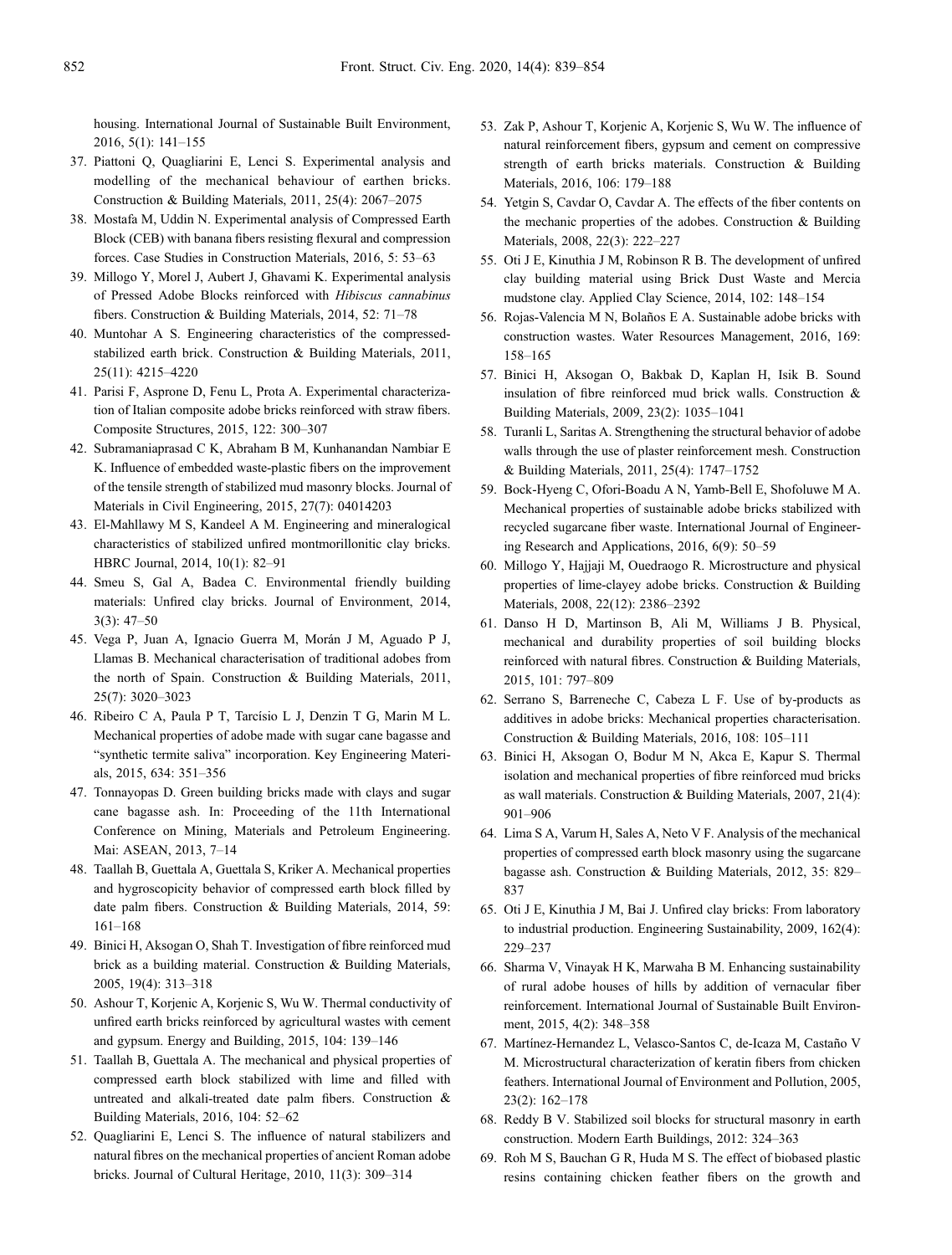<span id="page-14-0"></span>flowering of Begonia boliviensis. Journal of Horticulture, Environment, and Biotechnology, 2012, 53(1): 81–91

- 70. Al-Asheh S, Banat F, Al-Rousan D. Beneficial reuse of chicken feathers in removal of heavy metals from wastewater. Journal of Cleaner Production, 2003, 11(3): 321–326
- 71. Sun X F, Sun R C, Sun J X. Acetylation of sugarcane bagasse using NBS as a catalyst under mild reaction conditions for the production of oil sorption active materials. Bioresource Technology, 2004, 95(3): 343–350
- 72. Abdul Kadir A, Maasom N. Recycling sugarcane bagasse waste into fired clay brick. International Journal of Zero Waste Generation, 2013, 1(1): 21–26
- 73. Banerjee R, Pandey A. Bio-industrial application of sugarcane bagasse: A technological perspective. International Sugar Journal, 2002, 104: 64–70
- 74. Muñoz Velasco P, Morales Ortíz M P, Mendívil Giró M A, Muñoz Velasco L. Fired clay bricks manufactured by adding wastes as sustainable construction material—A review. Construction & Building Materials, 2014, 63: 97–107
- 75. Gualtieri M L, Gualtieri A F, Gagliardi S, Ruffini P, Ferrari R, Hanuskova M. Thermal conductivity of fired clays: Effects on mineralogical and physical properties of the raw materials. Applied Clay Science, 2010, 49(3): 269–275
- 76. Brick Industry Association (USA). Manufacturing, Classification and Selection of Brick Manufacturing—Part I. Virginia: BIA, 1986
- 77. ASTM C 67. Standard Methods of Sampling and Testing Brick and Structural Clay Tile. Brick Manufacturing Part I. West Conshohocken, PA: ASTM International, 1986
- 78. Turkish Standard, TS 704. Clay Bricks-Wall Tile. Ankara: Turkish Standard Institution, 1983
- 79. Turkish Standard, TS 705. Solid Brick and Vertically Perforated Bricks (the Classification, Properties, Sampling, Testing and Marking of Solid Bricks and Vertically Perforated Bricks). Ankara: Turkish Standard Institution, 1985
- 80. European Committee for Standardization, EN 196-1 2005. Methods of Testing Cement. Part 1: Determination of Strength. Brussels: AENOR, 2005
- 81. European Committee for Standardization, 1015-2 1998. Methods of Test for Mortars for Masonry. Part 2: Bulk Sampling of Mortars and Preparation of Test Mortars. Brussels: AENOR, 1999
- 82. European Committee for Standardization, EN 12190 1999. Products and Systems for the Protection and Repair of Concrete Structures. Test methods. Determination of compressive strength of repair mortars. Brussels: AENOR, 1998
- 83. European Committee for Standardization, EN 83-821-925. Determination of Compressive Strengths in Mortars Used for Rough Castings and Mortar Linings, Being Made with Lime or Hydraulic Conglomerate. Brussels: AENOR, 1998
- 84. ASTM C 1609. Standard Test Method for flexural performance of Fiber-Reinforced Concrete (Using Beam with Third-Point Loading). West Conshohocken, PA: ASTM International, 2012.
- 85. British Standards, BS 1924-2. Stabilised Materials for Civil Engineering Purposes—Part 2: Methods of Test for Cement-Stabilised and Lime-Stabilised Materials. London: British Standards Institution (BSI), 1990
- 86. British Standards, BS EN 771-1. Specification for Masonry Units-Part 1: Clay masonry units. London: British Standards Institution (BSI), 2003
- 87. ASTM E 2392/E2392M-10. Standard Guide for Design of Earthen Wall Building Systems. West Conshohocken, PA: ASTM International, 2016
- 88. Zimbabwe Standard, SAZ 724. Code of Practice for Rammed Earth Structures. Harare: Standards Association of Zimbabwe, 2001
- 89. ASTM D 2487-11. Standard Practice for Classification of Soils for Engineering Purposes (Unified Soil Classification System). West Conshohocken, PA: ASTM International, 2011
- 90. British Standards Institute, BS 1377-2. Methods of Test for Soils for Civil Engineering Purposes, Part 2: Classification Tests. London: British Standards Institution (BSI), 1998
- 91. British Standards Institute, BS 3921:1985. Specifications for Clay Bricks. London: British Standards Institution (BSI), 1998
- 92. ASTM C 20-00. Standard Test Methods for Apparent Porosity, Water Absorption, Apparent Specific Gravity, and Bulk Density of Burned Refractory Brick and Shapes by Boiling Water, ASTM International. West Conshohocken, PA: ASTM International, 2015
- 93. Indian Standard, IS 4860:1968. Specification for Acid Resistant Bricks. New Delhi: Bureau of Indian Standards (BIS), 1996
- 94. ASTM C 618-15. Standard Specification for Coal Fly Ash and Raw or Calcined Natural Pozzolan for Use in Concrete. West Conshohocken, PA: ASTM International, 2015
- 95. New Mexico Construction Bureau, NMAC14.7.4. New Mexico Adobe and Rammed Earth Building Code, Construction Industries Division. New Mexico: General Construction Bureau, 2009
- 96. ASTM D 422-63. Standard Test Method for Particle-Size Analysis of Soils. West Conshohocken, PA: ASTM International, 2007
- 97. Standards New Zealand, NZS 4297. Engineering Design of Earth Buildings. Wellington: Standards New Zealand, 1998
- 98. Standards New Zealand, NZS 4298. Materials and Workmanship for Earth Buildings. Wellington: Standards New Zealand, 1998
- 99. ASTM C 1018-97. Standard Test Method for Flexural Toughness and Firstcrack Strength of Fiber-reinforced Concrete (Using Beam with Third-Point Loading). West Conshohocken, PA: ASTM International, 1997
- 100. Malaysian Standards, MS 76. Specifications for Bricks and Blocks of Fired Bricks, Clay or Shale, Part 2: Metric Units. Selangor: Standard and Industrial Research Institute of Malaysia (SIRIM), 1972
- 101. British Standards Institute, BS EN 197-1. Cement—Part 1: Composition, Specification and on forming Criteria for Common Cements. London: British Standards Institution (BSI), 2000
- 102. British Standards Institute, BS EN 771-3. Methods of Test for Masonry Units—Part 3: Determination of Net Volume and Percentage of Voids of Clay Masonry Units by Hydrostatic Weighing. London: British Standards Institution (BSI), 1998
- 103. US EPA. Final Rule. 40 CFR Part 63. National Emission Standards for Hazardous Air Pollutants for Brick and Structural Clay Products Manufacturing; and National Emission Standards for Hazardous Air Pollutants for Clay Ceramics Manufacturing. Washington, D.C.: EPA, 2003
- 104. Indian Standards, IS 2720-4. Grain Size Analysis. New Delhi: